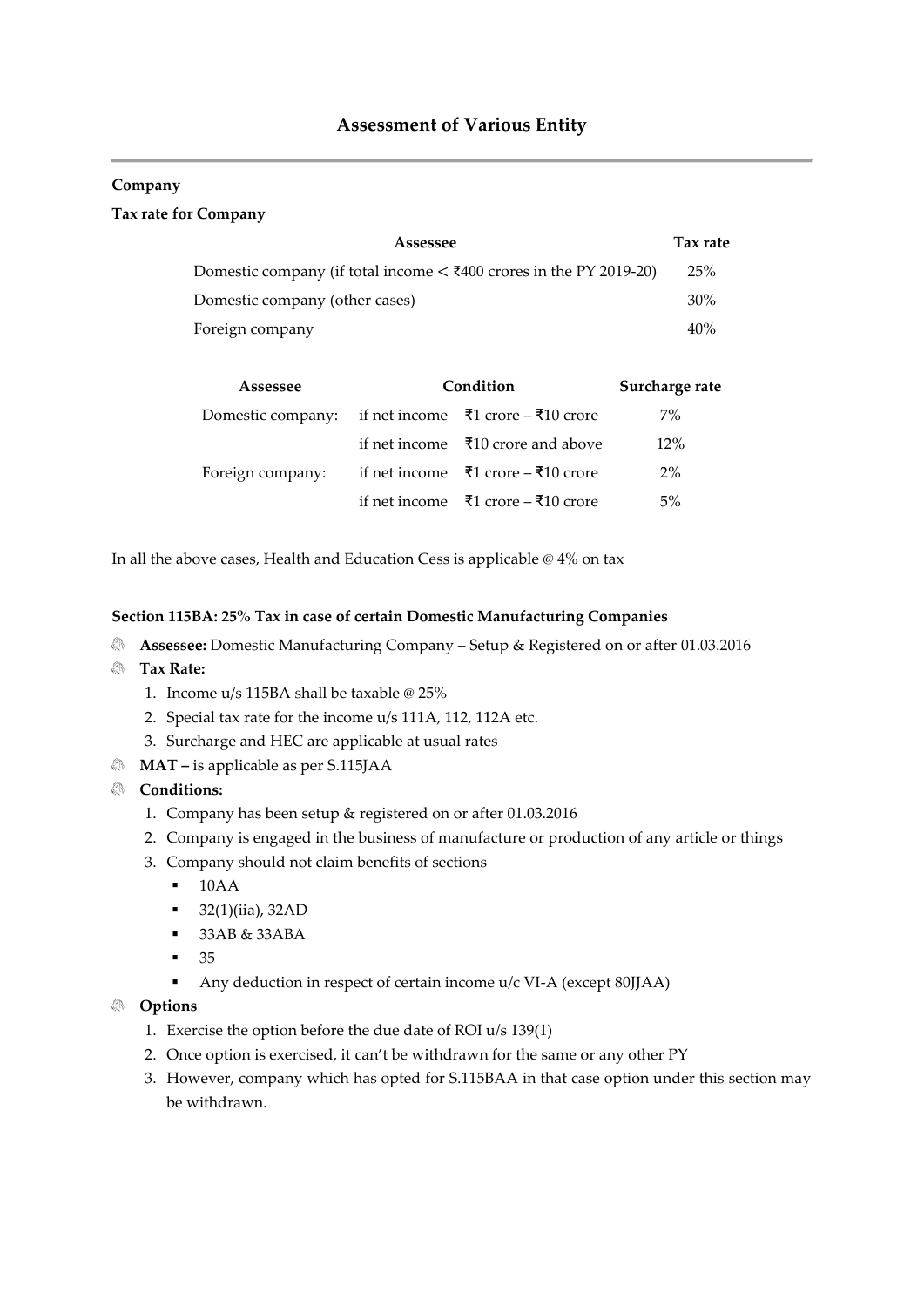### **Section 115BAA: 22% Tax in case of certain Domestic Manufacturing Companies**

都 **Assessee:** Domestic Company – w.e.f. AY 2020-21

# **Tax Rate:**

- 1. Income u/s 115BAA shall be taxable @ 22%
- 2. Special tax rate for the income u/s 111A, 112, 112A etc.)
- 3. 10% Surcharge (for all income) and 4% HEC are applicable at usual rates
- **MAT** is NOT applicable & B/fd MAT credit cannot be set off against income u/s S.115BAA

# **Conditions:**

- 1. Company has been setup & registered on or after 01.03.2016
- 2. Company is engaged in the business of manufacture or production of any article or things
- 3. Company should not claim benefits of sections
	- 10AA
	- $\blacksquare$  32(1)(iia), 32AD
	- $\blacksquare$  33AB & 33ABA
	- 35, 35AD, 35CCC, 35CCD
		- Any deduction in respect of certain income  $u/c$  VI-A (except 80JJAA, 80LA, 80M)
- 4. Company cannot set-off any B/fd loss or unabsorbed depreciation which is attributable to deduction referred above. Such loss or unabsorbed depreciation shall be deemed to have already given full effect and no further deduction for such loss shall be allowed for any subsequent year.
- 5. If the above conditions are not satisfied in any PY the option will be invalid for the PY and subsequent PYs.
- **Options**
	- 1. The beneficial provisions of this section apply only if the option is exercised in the Form 10-IC on or before the due date of ROI u/s 139(1) for AY 2020-21 or subsequent AY
	- 2. Once option is exercised, it would apply to subsequent AYs
	- 3. Further, once the option is exercised for any PY it cannot be withdrawn for the same or any other PY

### **Section 115BAB: Tax in case of certain New Domestic Manufacturing Companies**

- **Assessee:** Domestic Manufacturing Company w.e.f. AY 2020-21
- **Tax Rate:** 
	- 1. Income u/s 115BAB shall be taxable @ 15%
	- 2. STCG on transfer of depreciable asset @ 15%
		- STCG on transfer of non-depreciable asset @ 22%
		- Other income (IFHP & IFOS, etc) @ 22%

(however, no deduction or allowance u/s 24, 57 shall be allowed)

Special tax rate for the income u/s 111A, 112, 112A etc.)

Excess profit as computed by AO u/s 115BAB(6) @ 30%

- 3. 10% Surcharge (for all income) and 4% HEC are applicable at usual rates
- **MAT** is NOT applicable & No B/fd MAT credit as it is new company
- **Conditions:**
	- 1. Setup and registered on or after 01.10.2019 and Commences manufacturing business on or before 31.03.2023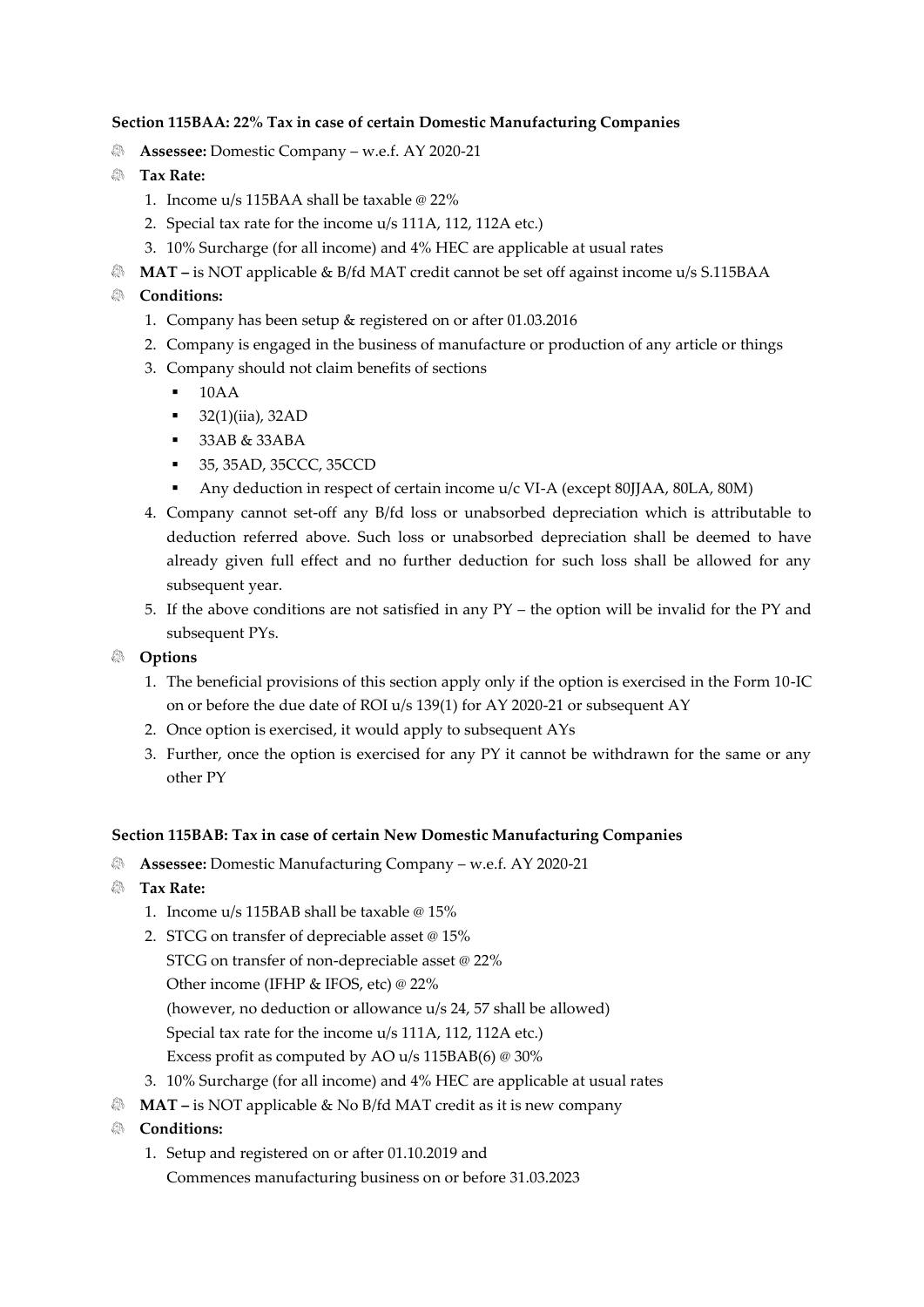- 2. It should not be formed by splitting up or reconstruction of a business already in existence
- 3. P&M should be new.

# **Exception**

- 20% of total P&M can be second hand
- **·** Imported P&M shall be treated as new only for this section
- 4. Company does not use any building previously used as a hotel or a convention center
- 5. Company is not engaged in any business other than
	- manufacturing or production of any article or thing and

research relating to, or distribution of such article or thing manufactured or produced by it.

# **But does not include business of**

- Development of Computer Software
- **Mining**
- Bottling of gas into cylinder
- Printing books or production of cinematograph film
- Any other notified business **Note:** Business of power generation or distribution shall be treated as manufacturing business
- 6. Company should not claim benefits of sections
	- $\blacksquare$  10AA
	- 32(1)(iia), 32AD
	- 33AB & 33ABA
	- 35, 35AD, 35CCC, 35CCD
	- Any deduction in respect of certain income u/c VI-A (except 80JJAA, 80M)
- 7. Company cannot set-off any B/fd loss or unabsorbed depreciation which is attributable to deduction referred above. Such loss or unabsorbed depreciation shall be deemed to have already given full effect and no further deduction for such loss shall be allowed for any subsequent year.
- 8. If the above conditions are not satisfied in any PY the option will be invalid for the PY and subsequent PYs. Thereafter regular tax rate or 115BAA is applicable.

# **Options**

- 1. The beneficial provisions of this section apply only if the option is exercised in the Form 10-ID on or before the due date of ROI u/s 139(1) for AY 2020-21 or subsequent AY
- 2. Once option is exercised, it would apply to subsequent AYs
- 3. Further, once the option is exercised for any PY it cannot be withdrawn for the same or any other PY

# **Other points**

- 1. If it appears to AO that, owing to the close connection between the company and any other person or for any other reason, the course of business is so arranged that the business transacted between them produces more profit than ordinarily expected to the company, excess profit computed by AO to be treated as income to the company and taxable  $\omega$  30% + 10% + 4%.
- 2. If transaction is  $> 20$  crore, it will be covered in specified domestic transaction and transfer pricing shall apply.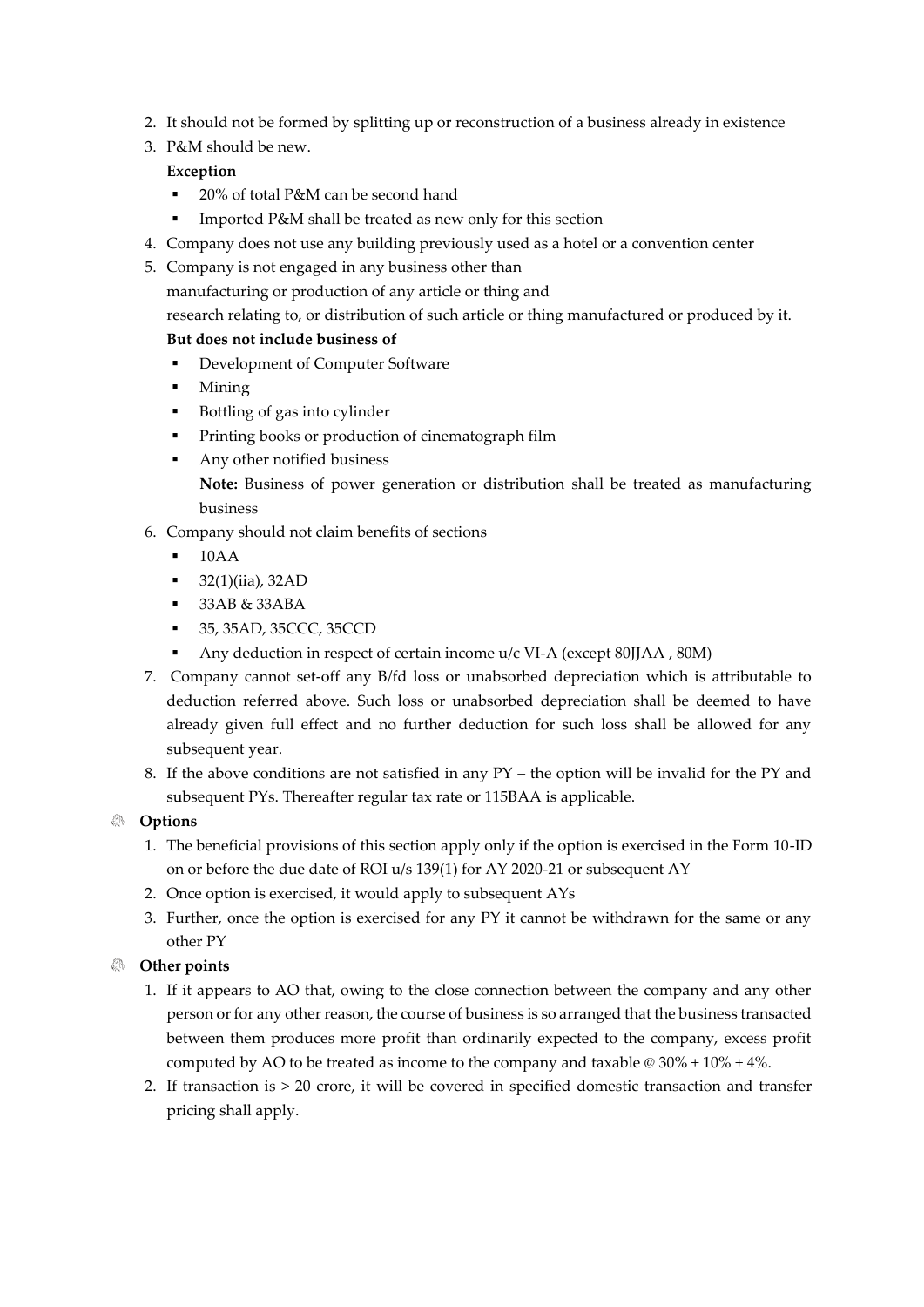# **Section 115JB: Minimum Alternate Tax [MAT]**

**Applicable:** to Companies [including foreign / Govt / Non-Govt company]

**Tax:** WEH of normal tax or 15% of book profit

**MAT calculation:** 15% of book profit + applicable Surcharge + HEC

**Section 115JB(7):** Located in International Financial Services Center (**IFSC**) & derives its income solely in convertible foreign exchange, then MAT is applicable **@ 9%** instead of 15%

# **Explanation to S.115JB: Computation of Book Profit:**

|                  | $Part - 1$                                                                              | ₹            |
|------------------|-----------------------------------------------------------------------------------------|--------------|
|                  | Profit as per the statement P/L A/c (Companies Act 2013)                                | <b>xxx</b>   |
|                  | [except banking companies, insurance companies & electricity companies]                 |              |
| $\pm$            | Income tax paid / provision                                                             | <b>xxx</b>   |
|                  | [including tax + DDT + interest + SC + HEC][except penalty and fines]                   |              |
| $\boldsymbol{+}$ | Dividend paid / proposed                                                                | $x \times x$ |
| $^{+}$           | Provision for un-ascertained / contingent liabilities                                   | <b>xxx</b>   |
| $^{+}$           | Provision for diminution in the value of assets                                         | <b>xxx</b>   |
|                  | [provision for bad debts / AS-13 / AS28]                                                |              |
| $\ddag$          | Any amount transferred to any reserve A/c                                               | <b>xxx</b>   |
|                  | Amount withdrawn from any reserve $A/c$ (if debited in PPY in P/L $A/c$ )               | <b>xxx</b>   |
| $^{+}$           | Expenses for earning income exempt u/s 10/11/12                                         | <b>xxx</b>   |
|                  | Income exempted u/s 10/11/12                                                            | <b>xxx</b>   |
| $\mathrm{+}$     | Depreciation debited to P/L A/c                                                         | <b>xxx</b>   |
|                  | Depreciation (excluding depreciation on revaluation of asset)                           | <b>xxx</b>   |
| $\boldsymbol{+}$ | Deferred tax (debit in P/L A/c)                                                         | <b>xxx</b>   |
|                  | Deferred tax (credit in P/L A/c)                                                        | <b>xxx</b>   |
| $^{+}$           | Expenses related to share in the income of AOP / BOI                                    | <b>xxx</b>   |
|                  | Income as a share in income of AOP / BOI                                                | <b>xxx</b>   |
|                  | (because income is already taxable in the hands of AOP / BOI)                           |              |
| $^{+}$           | Balance in revaluation reserve on retirement or                                         | <b>xxx</b>   |
|                  | disposal of asset (if not credited to P/L A/c)                                          |              |
|                  | Transfer from revaluation reserve                                                       | <b>xxx</b>   |
|                  | (to the extent depreciation on revaluation assets)                                      |              |
| $^{+}$           | Expenses relating to income to foreign company from                                     | <b>xxx</b>   |
|                  | - capital gain on securities or                                                         |              |
|                  | - interest, Dividend, royalty, fees for technical services                              |              |
|                  | If the tax rate on above income is less than MAT rate of 15%                            |              |
|                  | Income to foreign company from -                                                        | <b>xxx</b>   |
|                  | Capital gain on securities or<br>a.                                                     |              |
|                  | Interest, dividend, royalty or fees for technical services<br>b.                        |              |
|                  | If the tax rate on above income is less than MAT rate of 15%                            |              |
| т                | Expenditure relatable to income by way of royalty of patent taxable u/s 115BBF          | xxx          |
|                  | Income by way of royalty in respect of patent chargeable to tax u/s 115BBF              | <b>XXX</b>   |
|                  | (as per S.115BBF royalty is taxable $@10\% - MAT$ is not applicable)                    |              |
| $^{+}$           | Any notional loss on exchange of shares of SPV with units of Business Trust or notional | $x \times x$ |
|                  | loss due to change in carrying amount of units or loss on the transfer of units         |              |
|                  | Any notional gain on exchange of shared of SPV with units of business trust or notional | $x \times x$ |
|                  | gain due to change in carrying amount of units or gain on the transfer of units         |              |
| $\pm$            | Amount of gain on transfer [not on revaluation] of units of business trust              | xxx          |
|                  | (SP of units – cost of shares of SPV)                                                   |              |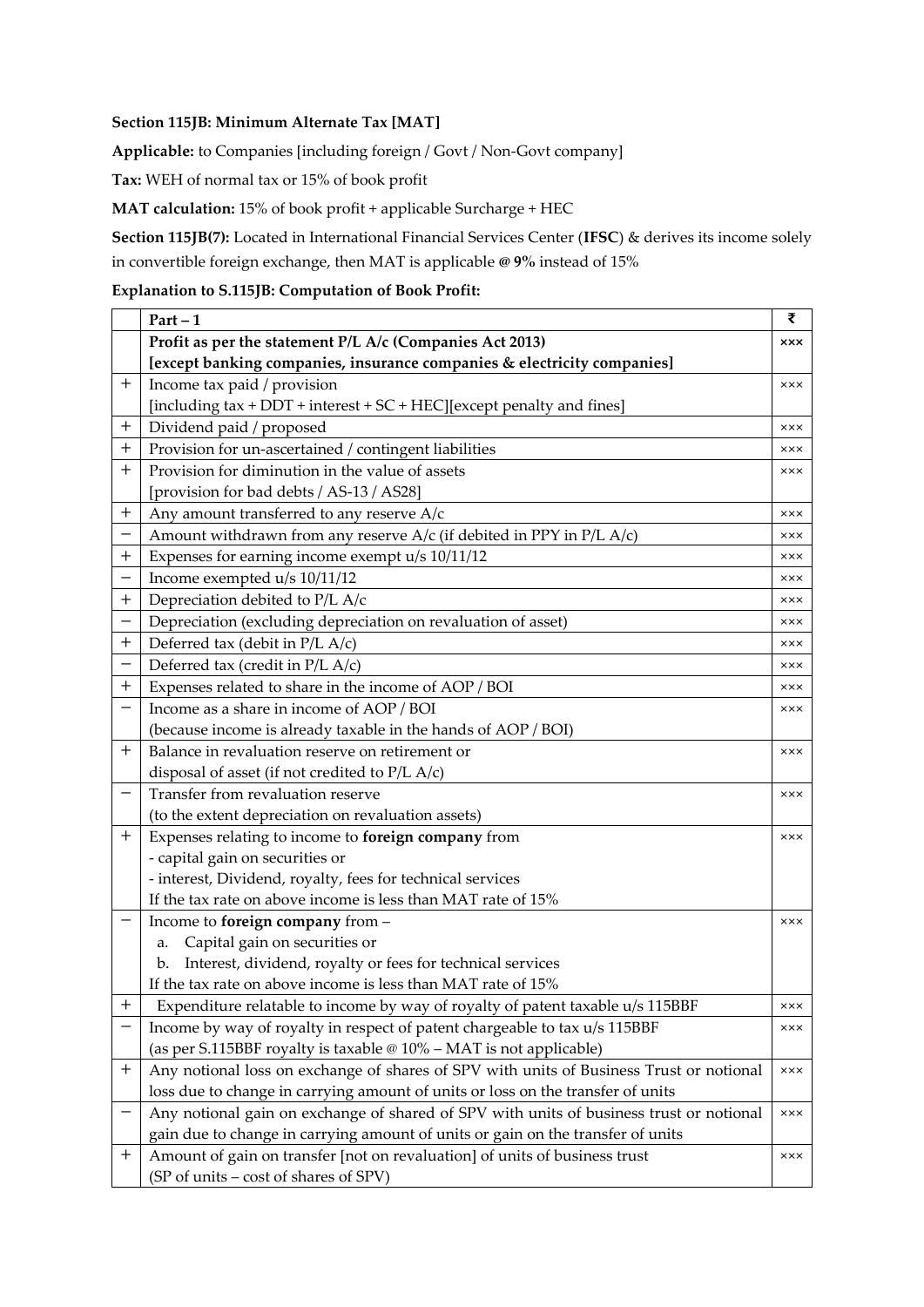|        | Amount of loss on transfer [not on revaluation] of units of business trust                   | <b>xxx</b> |
|--------|----------------------------------------------------------------------------------------------|------------|
|        | (SP of units – cost of shares of SPV)                                                        |            |
| $^{+}$ | Losses of subsidiary company                                                                 | <b>XXX</b> |
|        | Profit of sick industrial company                                                            | <b>XXX</b> |
|        | WEL of [b/fd losses or b/fd unabsorbed depreciation]                                         | <b>XXX</b> |
|        | B/fd losses and unabsorbed depreciation of company-                                          | <b>XXX</b> |
|        | (i) against whom an application for corporate insolvency resolution process has been         |            |
|        | admitted by the adjudicating authority u/s 7 or 9 or 10 of the Insolvency and Bankruptcy     |            |
|        | Code, 2016                                                                                   |            |
|        | (ii) company, and its subsidiary and the subsidiary of such subsidiary, where, the Tribunal, |            |
|        | on an application moved by the CG u/s 241 of the Companies Act, 2013 has suspended the       |            |
|        | BOD of such company and has appointed new directors who are nominated by the CG u/s          |            |
|        | 242 of the said act. (a company shall be a subsidiary of another company, if such other      |            |
|        | company holds more than half in the nominal value of equity share capital of the company     |            |
|        | <b>Book Profit</b>                                                                           | <b>XXX</b> |

|        | $Part - 2$                                                                                 | ₹          |
|--------|--------------------------------------------------------------------------------------------|------------|
|        | In case the company required to comply with Ind-AS then following additional               |            |
|        | adjustments to be made in book profit computed in Part - 1                                 |            |
|        | Section 115JB(2A) & 115JB(2C)                                                              |            |
|        | Book Profit as per Part - 1                                                                | <b>xxx</b> |
| $\pm$  | Items credited to other comprehensive income (OCI) and not to be reclassified to statement | <b>XXX</b> |
|        | of profit or loss (except note 1)                                                          |            |
| $^{+}$ | Gain from change in fair value of equity instruments through OCI and revaluation surplus   | <b>XXX</b> |
|        | from assets on retirement, disposal, realisation or transfer                               |            |
| $^{+}$ | Amount debited to statement of P/L on distribution of non-cash assets to shareholder in a  | <b>xxx</b> |
|        | demerger as per Appendix A to Ind AS10                                                     |            |
| $^{+}$ | $1/5$ <sup>th</sup> of transition amount                                                   | <b>XXX</b> |
|        | Items debited to other comprehensive income (OCI) and not to be reclassified to statement  | <b>xxx</b> |
|        | of profit or loss (except note 1)                                                          |            |
|        | Loss from change in fair value of equity instruments through OCI and revaluation surplus   | <b>xxx</b> |
|        | from assets on retirement, disposal, realisation or transfer                               |            |
|        | Amount credited to statement of P/L on distribution of non-cash assets to shareholder in a | <b>xxx</b> |
|        | demerger as per Appendix A to Ind AS10                                                     |            |
|        | $1/5th$ of transition amount                                                               | <b>xxx</b> |
|        |                                                                                            | <b>xxx</b> |

### **Note 1:**

Following shall not be increased or decreased from the book profit

- 1. Revaluation surplus from asset in accordance with the Ind AS 16 & 38
- 2. Gain or loss from investment in equity instruments designated at fair value through OCI in accordance with the Ind AS 109

Means MAT not applicable on Notional profit or loss of above 2 items. It will be applicable in the year in which such asset or investment is retired. Disposed, realised or transferred.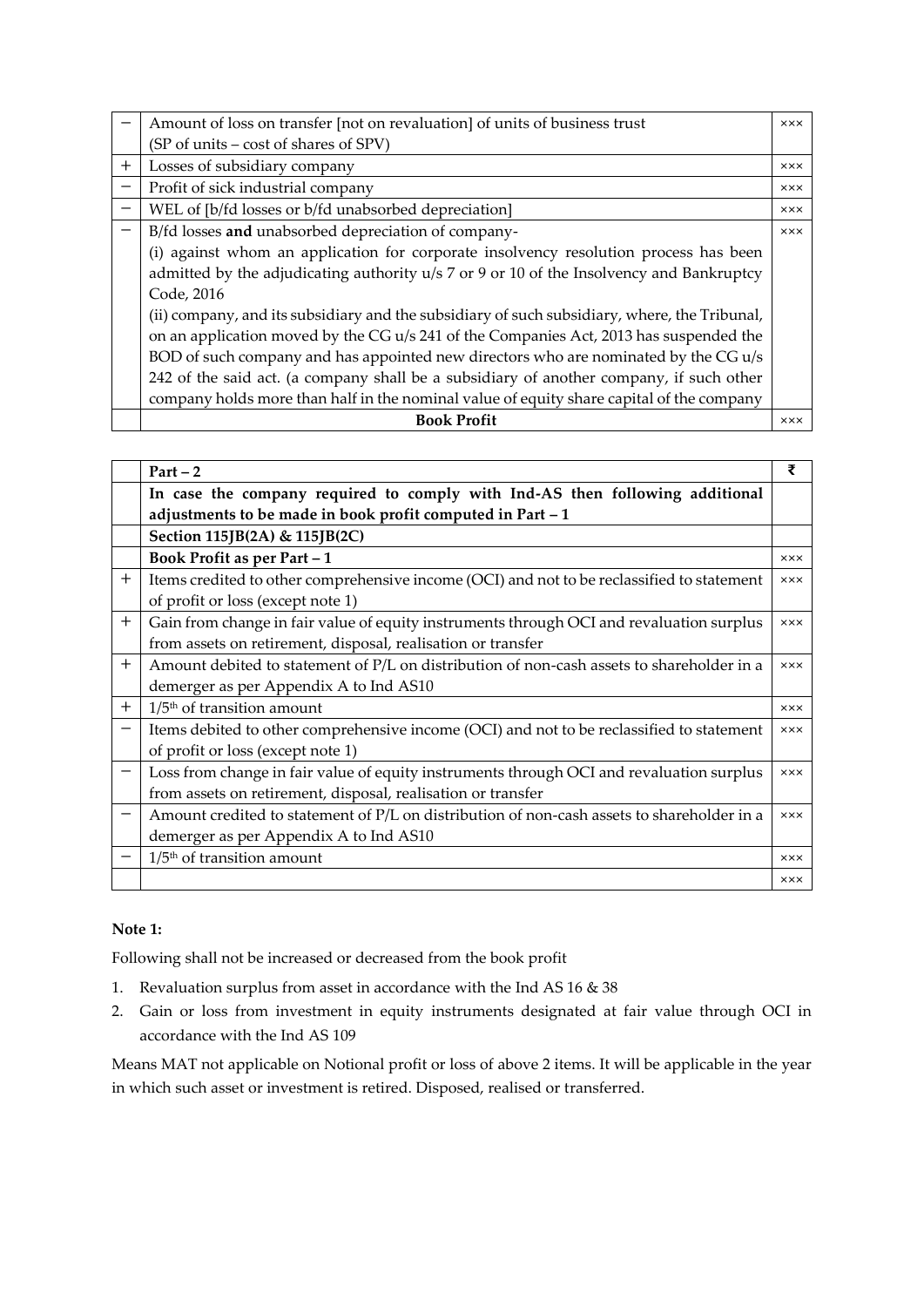### **Note 2:**

In a demerger, in the case of a resulting company, where the property and the liabilities of the undertaking received by it are recorded at values different from values appearing in the books of account of the demerged company immediately before the demerger, any change in such value shall be ignored for the purpose of computation of book profit of the resulting company – S.115JB(2B)

#### **Note 3:**

Transition amount means the amount or the aggregate of the amount adjusted in the other equity (excluding capital reserve, and securities premium reserve) on the convergence date but not including the following:

- 1. Amount or aggregate of the amount adjusted in the other comprehensive income on the convergence date which shall be subsequently re-classified to the profit or loss
- 2. Revaluation surplus for assets in accordance with the Ind-AS 16 and Ind-AS 38 adjusted on the convergence date
- 3. Gains or losses from investments in equity instruments designated at fair value through other comprehensive date
- 4. Adjustments relating to items of property, plant and equipment and intangible recorded at fair value as deemed cost in accordance with paragraph D5 and D7 of the Ind AS 101 on the convergence date
- 5. Adjustments relating to investments in subsidiaries, joint ventures and associates recorded at fair value as deemed cost in accordance with paragraph D15 of the Ind AS 101 on the convergence date and
- 6. Adjustments relating to cumulative translation differences of a foreign operation in accordance with paragraph D13 of the Ind-AS 101 on the convergence date.

However, the book profit of the PY in which the asset or investment referred to in sub-clause (B) to (E) above is retired, disposed, realised or otherwise transferred, shall be increased or decreased, as the case may be, by the amount or the aggregate of the amounts referred to in the said sub-clause relatable to such asset or investment. The book profit of the PY in which the foreign operation referred to in sub-clause (F) is disposed or otherwise transferred, shall be increases or decreased, as the case may be, by the amount or the aggregate of the amounts referred to in the said sub-clause relatable to such foreign operations

Convergence date means the first day of the first Ind-AS reporting period as defined in the Ind AS 101. Year of convergence means the PY within which the convergence date falls.

#### **Note:**

- 1. Provision for gratuity, leave salary, provision for warranty shall not be added, if it is made as per actuary valuation or scientific basis
- 2. MAT is not applicable in case of foreign companies
	- a. Foreign company resident of a country or specified territory with which India has DTAA & such foreign company does not have any permanent establishment (P.E) in India
	- b. Foreign company resident of country with which India does not have any DTAA & Foreign company is not required to seek registration under any companies' law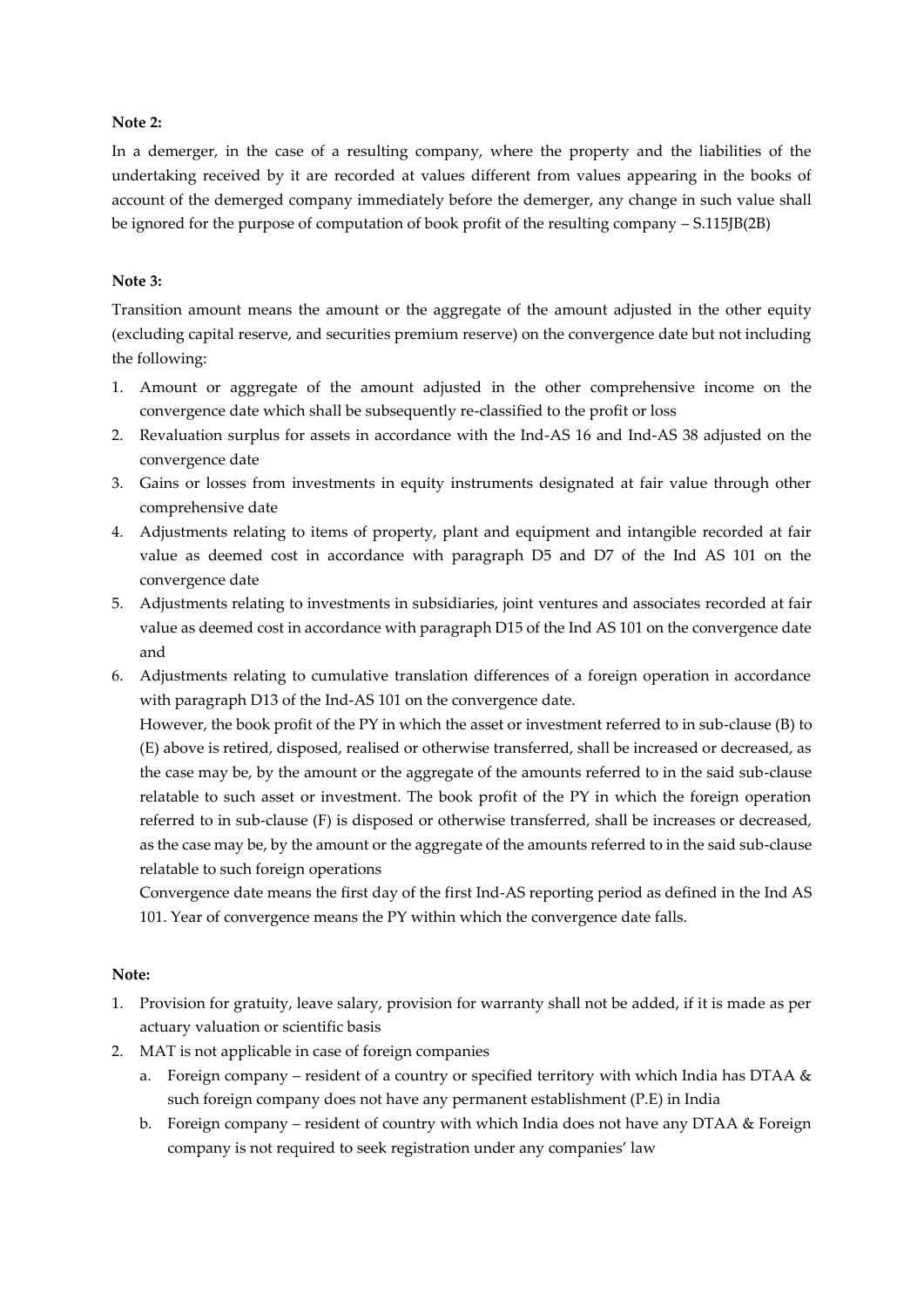3. The provisions of S.115JB shall not applicable in case of foreign company, if total income solely of PGBP referred u/s 44B, 44BB, 44BBA, 44BBB & such income offered to tax of such special rules

# **Section 115JAA: MAT Credit**

- 1. MAT credit shall be c/fd & set-off up to 15 AYs
- 2. MAT credit = MAT Normal tax
- 3. Setoff [up to normal tax MAT] = Normal Tax > MAT
- 4. In case of conversion of a unlisted company in to an LLP, the tax credit u/s 115JAA for MAT paid by the company u/s 115JB would not be allowed to the successor LLP
- 5. The amount of MAT credit will be reduced by: Foreign Tax Credit Allowed against MAT – FTC allowed against normal tax

### **Note:**

- 1. Company to which MAT applies shall be liable to pay advance tax, interest u/s 234A/B/C
- 2. Apollo Tyres Ltd where P&L is prepared as per Companies Act, the AO could not recompute profit of company for MAT calculation. He can adjust only adjustment provided in explanation 1 of S.115JB
- 3. MAT is not applicable to life insurance companies or person exercised option referred u/s 115BAA or 115BAB.

In case of company, where there is an increase in book profit of the current PY due to income of PPYs included in the book profit on account of an Advance Pricing Agreement u/s 92CC or Secondary Adjustment u/s 92CE, the AO shall, on an application made by the assessee, recompute the book profit of the PPYs, AO will also compute tax payable if any assessee.

### **Note:**

- 1. For the purpose of rectification u/s 154, 4 year time limit shall be computed from the end of financial year in which application is made by assessee.
- 2. Above provision is applicable only if company have not utilized MAT credit arise in earlier years.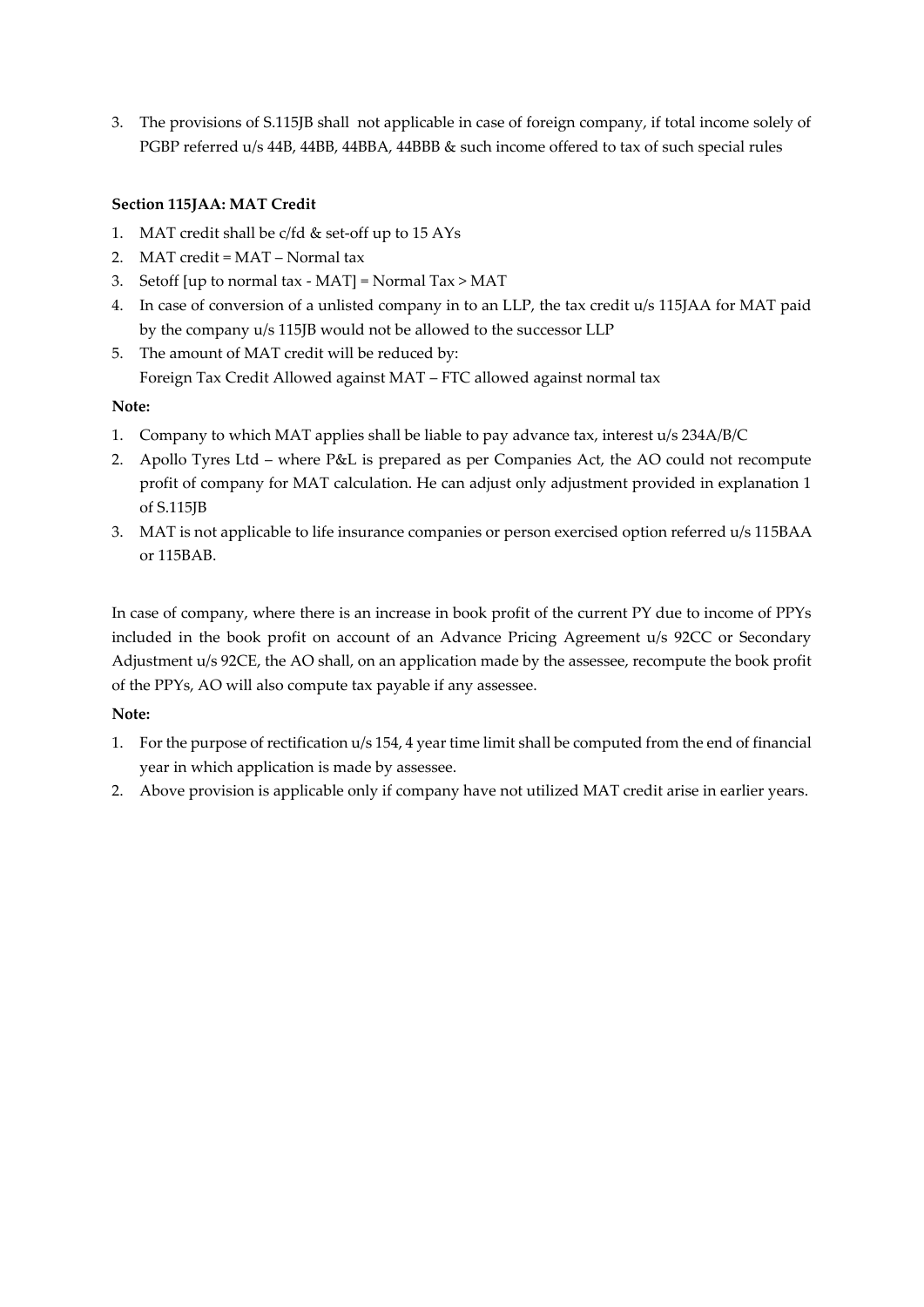**Section 115BAC:** Concessional slab rates to individual and HUF [optional] [w.e.f. AY 2021-22]

| <b>Net Income Range</b> | <b>Income - Tax rates</b> |
|-------------------------|---------------------------|
| Up to ₹2,50,000         | Nil                       |
| ₹2,50,001 - ₹5,00,000   | 5%                        |
| ₹5,00,001 –₹7,50,000    | 10%                       |
| ₹7,50,001 –₹10,00,000   | 15%                       |
| ₹10,00,001 –₹12,50,000  | 20%                       |
| ₹12,50,001 -₹15,00,000  | 25%                       |
| ₹15,00,001 and above    | 30%                       |
|                         |                           |

- **Special Income (u/s 111A, 112, 112A etc) shall be taxable @ Special rates**
- **Surcharge at usual rate for Individual and HUF + 4% HEC – applicable**
- **AMT:** is NOT applicable & B/fd AMT credit is first exhausted before opting S.115BAC

# **Conditions:**

1. Assessee is not eligible for following deductions / exemptions:

**HP:** 

- Interest u/s 24(b) for self-occupied property.
- Set-off of HP Loss against other head

### **Salary:**

- **S.16:** Standard deduction | Entertainment Allowance | Professional Tax
- **S.10(5):** Leave Travel Concession
- **S.10(13A):** HRA
- S.10(14): Allowances except
	- o Transport Allowances
	- o Travelling or Tour Allowances
	- o Daily Allowances
	- o Conveyance Allowances

# **PGBP:** Section

- $\blacksquare$  10AA
- $\bullet$  32(1)(iia), 32AD
- 33AB, 33ABA
- 35, 35AD, 35CCC

# **IFOS:**

- 10(32): Allowance for income of minor
- $\blacksquare$  10(17): Allowances to MPs / MLSs
- 57: Deduction from family pension
- 35, 35AD, 35CCC

### **Deduction u/c VI-A not available except [S.80JJAA, 80CCD(2)]**

- 2. Assessee cannot set-off any b/fd loss or unabsorbed depreciation attributable to deduction referred above
- 3. HP loss can
- 4. B/fd HP loss cannot be set-off against other head.
- 5. No deduction or exemption for allowance or perquisite provided under any other law for the time being in force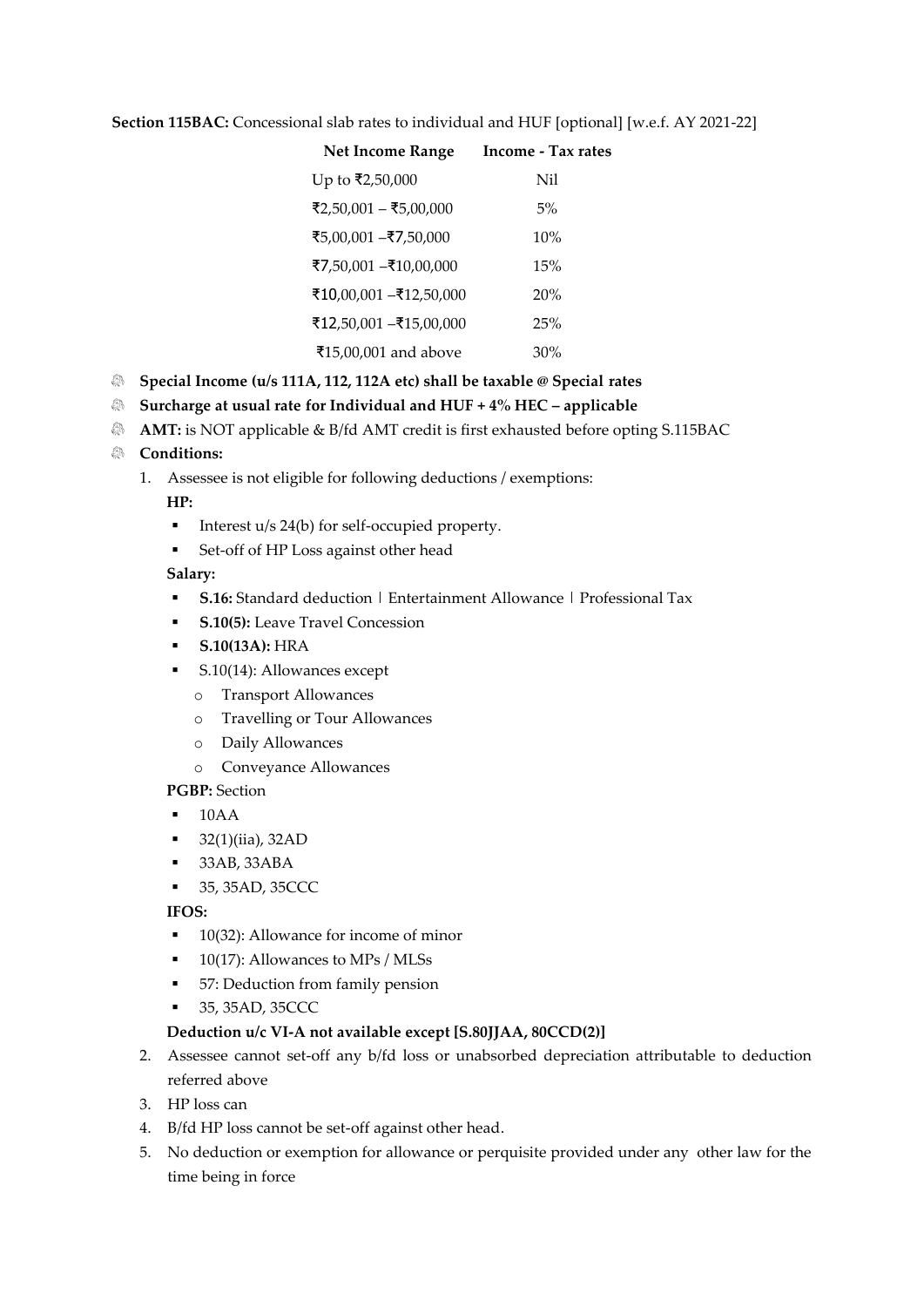On failure to satisfy any of the forgoing conditions: option of concessional rate will be invalid and normal provisions of the Act shall apply –

- In respect of relevant  $AY$  in case of Individual / HUF not having business income
- In respect of relevant AY and subsequent AY in case of Individual / HUF having business income.

# **Option**

The option has to be exercised in Form 10-IE along with ROI to be furnished u/s 139(1)

- **In case of Individual / HUF not having business income:** assessee may choose whether or not to exercise the option in each PY, therefore assessee can choose any of the two tax regime every year depending on their tax liability.
- **In case of Individual / HUF having business income:** once the option is exercised it cannot be withdrawn except assessee ceases to have PGBP

### **Other Points**

- Rebate u/s 87A is available
- Clarification for the purpose of TDS by employer, Intimate his option to employer to deduct TDS as per S.115BAC else normal rate is taken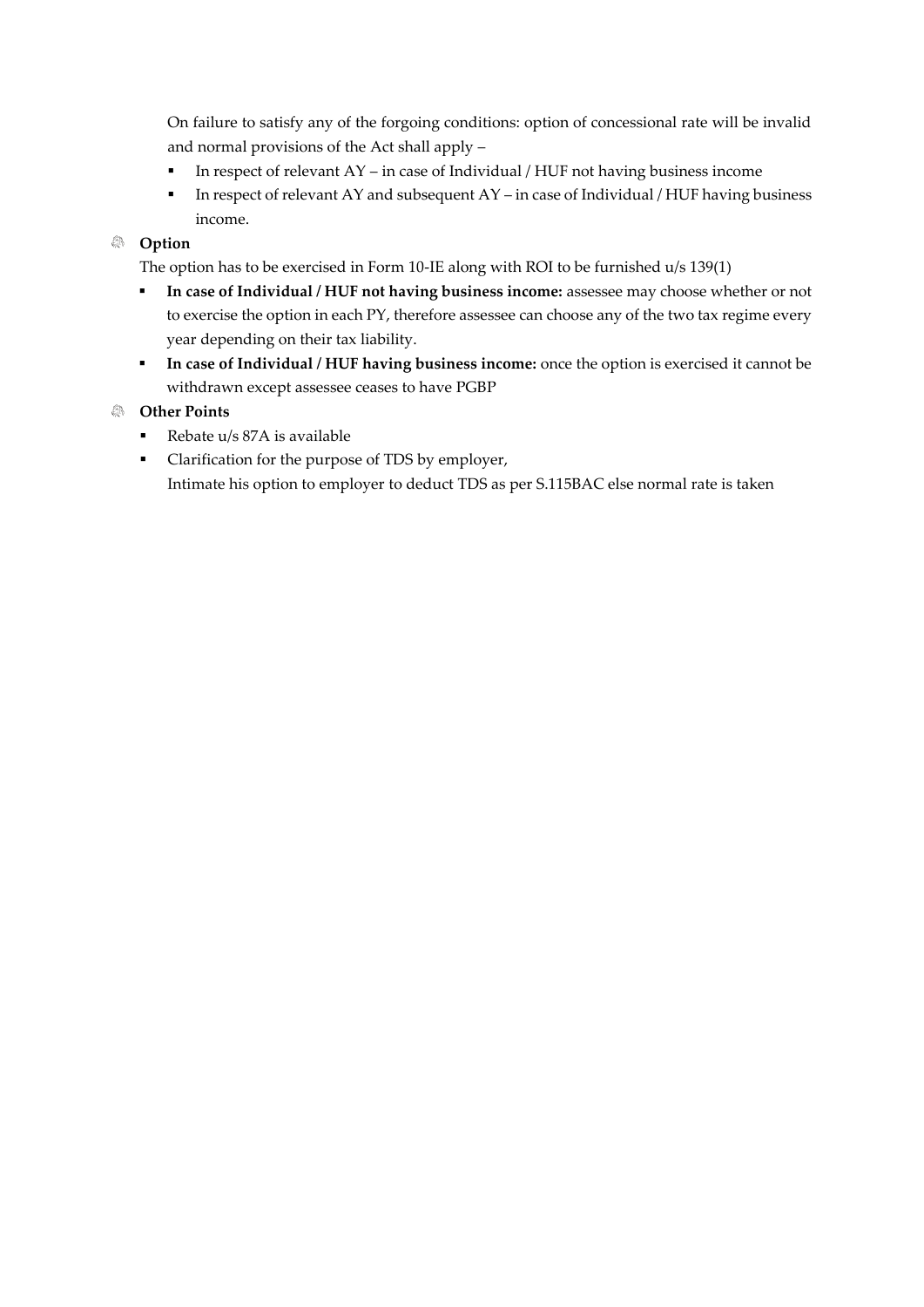# **Section 115BAD: Tax on Income certain Resident Co-operative societies**

- ⋒ **Assessee:** Resident Co-operative Society – w.e.f. AY 2021-22
- **Tax Rate:** 
	- 1. Income u/s 115BAD shall be taxable @ 22%
	- 2. Special tax rate for the income u/s 111A, 112, 112A etc.)
	- 3. 10% Surcharge (for all income) and 4% HEC are applicable at usual rates
- **AMT –** is NOT applicable & B/fd AMT credit is first exhausted before opting S.115BAD

# **Conditions:**

- 1. Assessee should not claim benefits of sections
	- $\blacksquare$  10AA
	- $\blacksquare$  32(1)(iia), 32AD
	- 33AB & 33ABA
	- 35, 35AD, 35CCC, 35CCD
	- Any deduction in respect of certain income  $u/c$  VI-A (except 80JJAA, 80LA)
- 2. Assessee cannot set-off any B/fd loss or unabsorbed depreciation which is attributable to deduction referred above.
- 3. If the above conditions are not satisfied in any PY the option will be invalid for the PY and subsequent PYs. Thereafter regular tax rate is applicable.

# **Options**

- 1. The beneficial provisions of this section apply only if the option is exercised in the Form 10-IF on or before the due date of ROI u/s 139(1) for AY 2021-22 or subsequent AY
- 2. Once option is exercised, it would apply to subsequent AYs
- 3. Further, once the option is exercised for any PY it cannot be withdrawn for the same or any other PY

# **Note:**

- 1. If assessee opted 115BAA / 115BAC / 115BAD in the first PY & if any unabsorbed additional depreciation of earlier years, then it will not be allowed to be setoff but shall be added to opening WDV of Block in the first PY.
- 2. If assessee opted section 115BA, 115BAB, 115BAC / 115BAD then maximum depreciation allowed @ 40%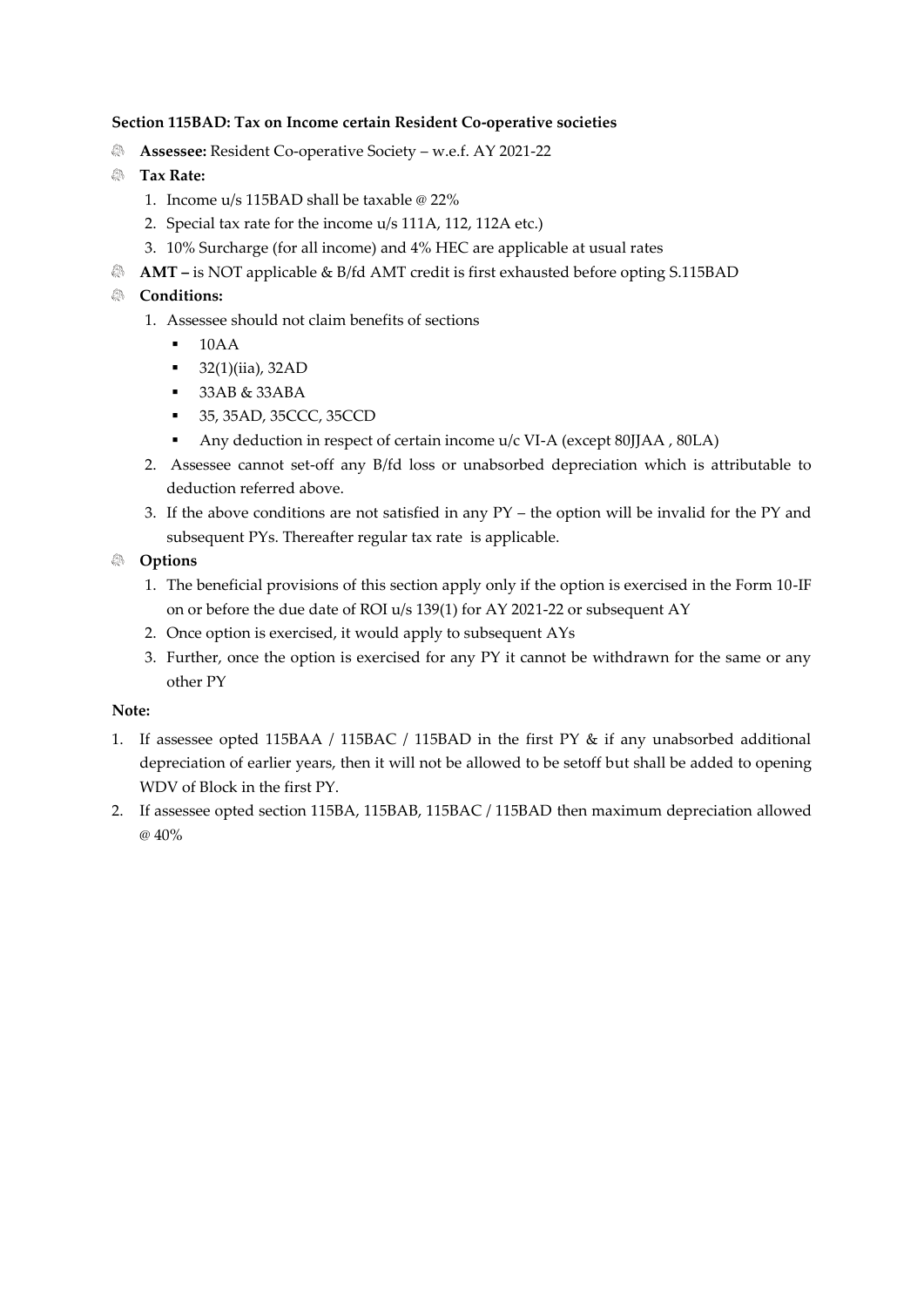### **Section 115BBF: Royalty income from Patent**

**Income:** Royalty income in respect of patent developed & registered in India

# **Tax rate:** 10%

# **Notes:**

- 1. Developed means 75% of expenditure should be incurred in India
- 2. No deduction for any expenditure / allowance in respect of royalty income shall be allowed under Act.
- 3. Eligible Assessee means: a person resident in India who is true and first inventor of the invention & whose name is registered as patentee under Patent Act, 1970.
- 4. Assessee has to exercise the option for taxation of royalty in accordance with provisions of S.115BBF up to due date of return filing u/s 139(1).
- 5. Where assessee opts for S.115BBF for any PY & the assessee is not offered income as per S.115BBF in any of the next 5 years then assessee shall not be eligible to claim benefit of S.115BBF for 5 AY subsequent to the AY relevant to the PY in which income has not been offered as per S.115BBF.

# **Section 115BBG: Income from Transfer of Carbon Credit**

### **Assessee:** All Assessee

**Tax Rate:** 10% [on gross income without any deduction]

# Notes foe the S.115BB, S.115BBE, S.115BBF, S.115BBG

- 1. Deductions u/s 28 to 44C or S.57 not allowed against above income
- 2. Deduction u/s VI-A not available
- 3. Basic Exemption Benefit NOT available except LTCG u/s 112, 112A & STCG u/s 111A in case of Resident Individual & HUF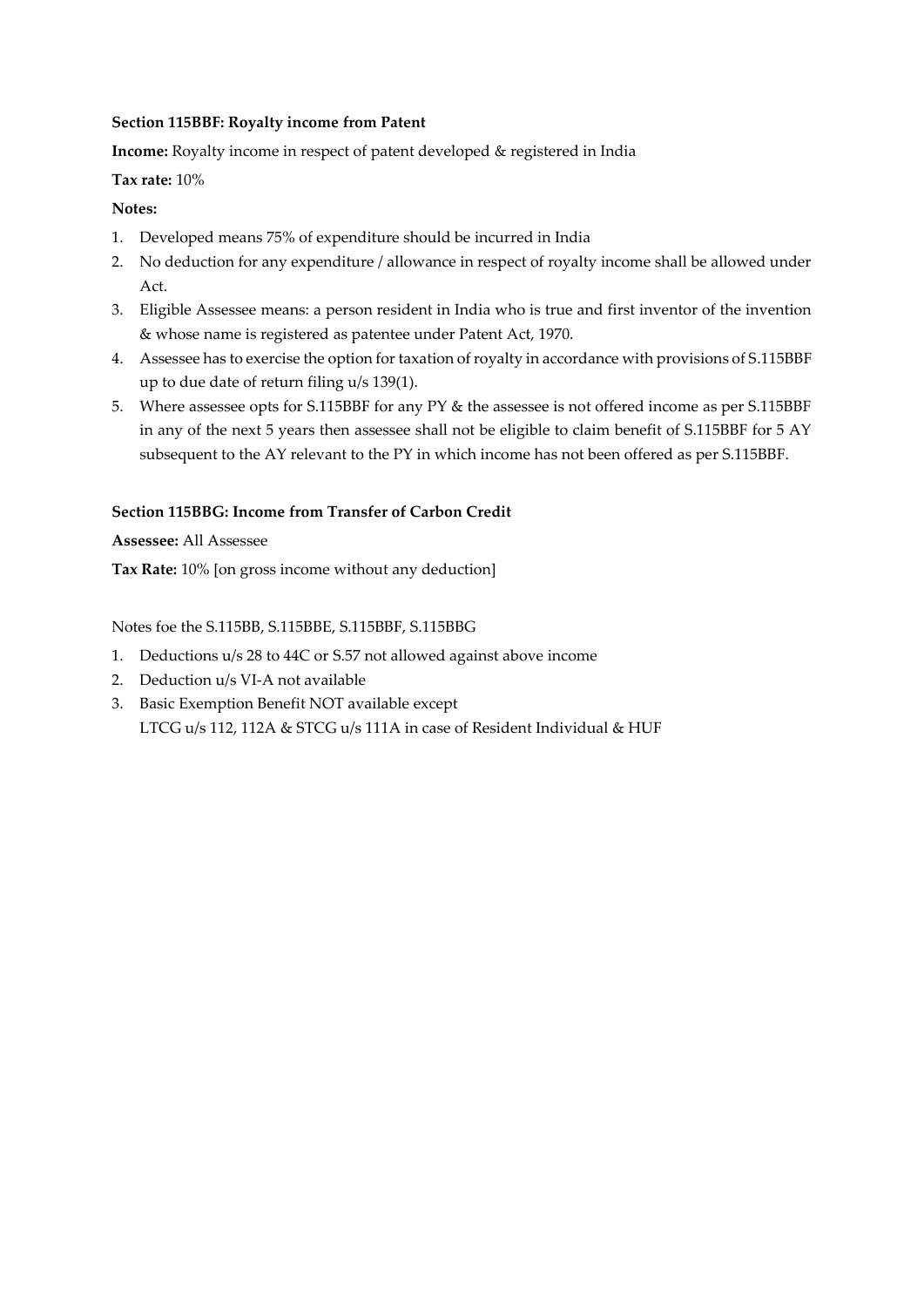#### **Taxation of Business Trust [REIT / INVIT]**

#### **Real Estate Investment Trust [REIT] or Infrastructure Investment Trust [INVIT]**

**Examples:** India Grid Trust, Highways Infrastructure Trust, Embassy REIT, etc…

#### **Taxability in the hands of Business Trust**

- 1. Interest & Dividend from SPV shall be fully exempt u/s 10(23FC) & SPV is not required to deduct TDS on such interest
- 2. Rental income of REIT (only REIT) from renting / leasing / letting out any real estate asset owned by REIT shall be exempt u/s 10(23FCA)
- 3. All other income of business trust taxable
	- a. LTCG u/s  $112 -$  taxable @  $20\%$
	- b. STCG u/s 111A taxable @ 15%
	- c. All other income taxable @ MMR  $[30\% + 37\% + 4\% = 42.744\%]$

#### **Taxability in the hands of Unit Holders**

1. Interest from business trust [which is received from SPV] shall be fully taxable and TDS is also applicable

| Unit holder          | Tax rate                             | TDS rate |
|----------------------|--------------------------------------|----------|
| NR / Foreign company | $1.5\%$                              | $.5\%$   |
| Others               | Normal tax rates $\frac{10\%}{10\%}$ |          |

2. Dividend from business trust [which is received from SPV & SPV is taxable u/s 115BAA @ 22%] shall be fully taxable and TDS is also applicable

| Unit holder          | Tax rate         | <b>TDS</b> rate |
|----------------------|------------------|-----------------|
| NR / Foreign company | $10\%$           | $10\%$          |
| <b>Others</b>        | Normal tax rates | $10\%$          |

- 3. Dividend from business trust [which is received from SPV & SPV is taxable NOT u/s 115BAA @ 22%] shall be fully exempt in the hands of business trust u/s 10(23FC) & in the hands of unit holder u/s 10(23FD)
- 4. Rental income received by unit holder from REIT shall be taxable in the hands of unit holder as it is exempt in the hands of REIT u/s 10(23FCA)

| Unit holder                                                  | Tax rate               | <b>TDS</b> rate |
|--------------------------------------------------------------|------------------------|-----------------|
| NR / Foreign company   Normal tax rates   Rates as per S.195 |                        |                 |
| <b>Others</b>                                                | Normal tax rates   10% |                 |

- 5. Taxability on transfer of unit of business trust [listed & STT paid]
	- a. LTCG [POH > 36 months] taxable @ 10% u/s 112A in excess of 1 lakh
	- b. STCG taxable @ 15% u/s 111A

Note: if unit is not listed

- a. LTCG [POF  $> 36$  months] taxable @ 20% u/s 112
- b. STCG taxable @ normal tax rate
- 6. All other income of business trust exempt u/s 10(23FD)
- 7. If any person transfers shares of SPV to Business Trust in exchange of units of business trust, it shall not be treated as transfer & capital gain shall not apply [S.47(xvii)] **S.49(2AC):**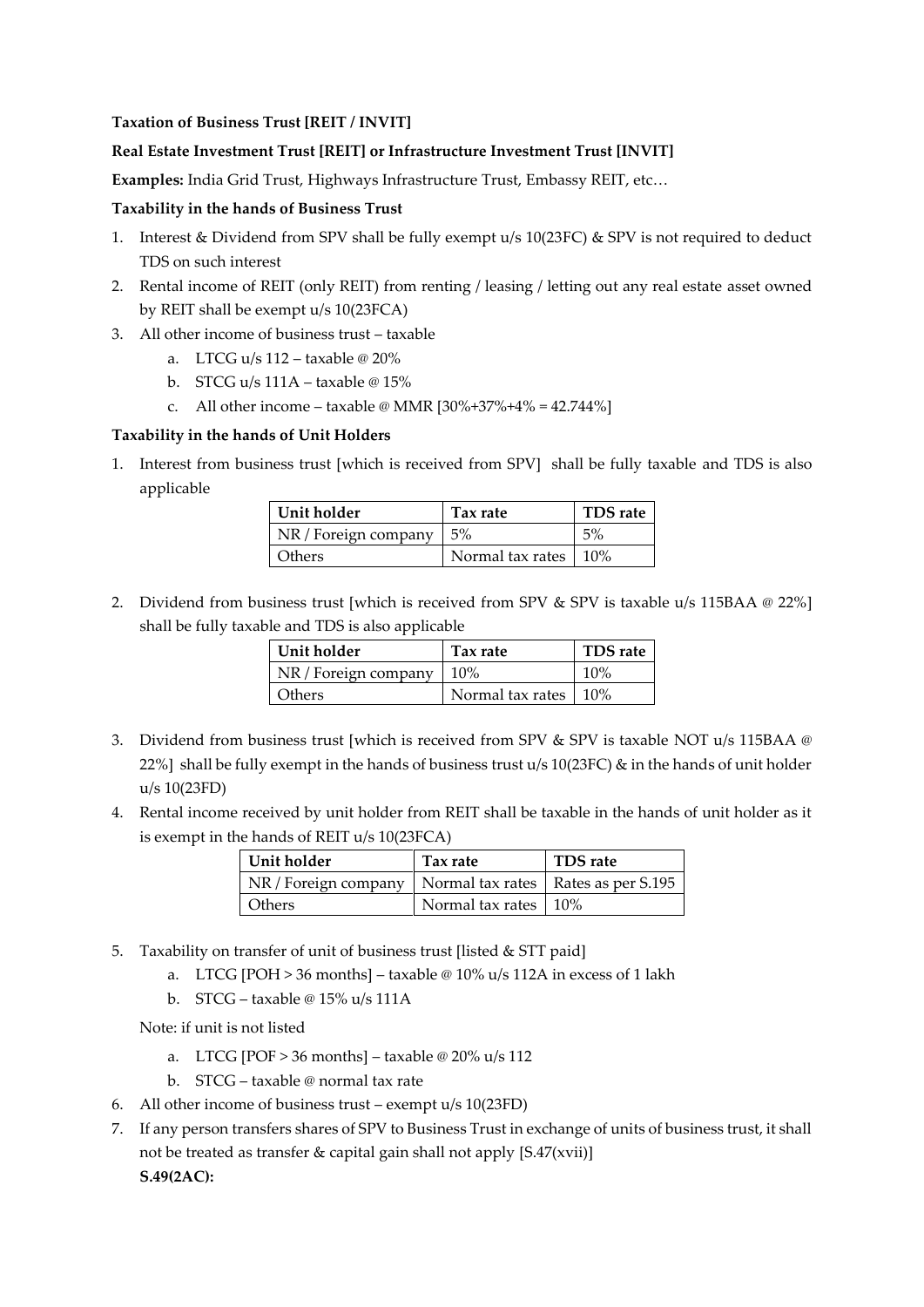COA units = COA of shares in SPV POH = Period of shares in SPV + Units in business trust

# **Notes:**

- 1. Business Trust compulsorily required to file return as per S.139(4E)
- 2. SPV means Indian company in which business trust holds controlling interest & any specified percentage of shareholding (presently 50% or more)
- 3. Income distribution by business trust to its unit holders shall be of the same nature & in the same proportion in hands of the unit holders as it had been received by business trust [S.115UA].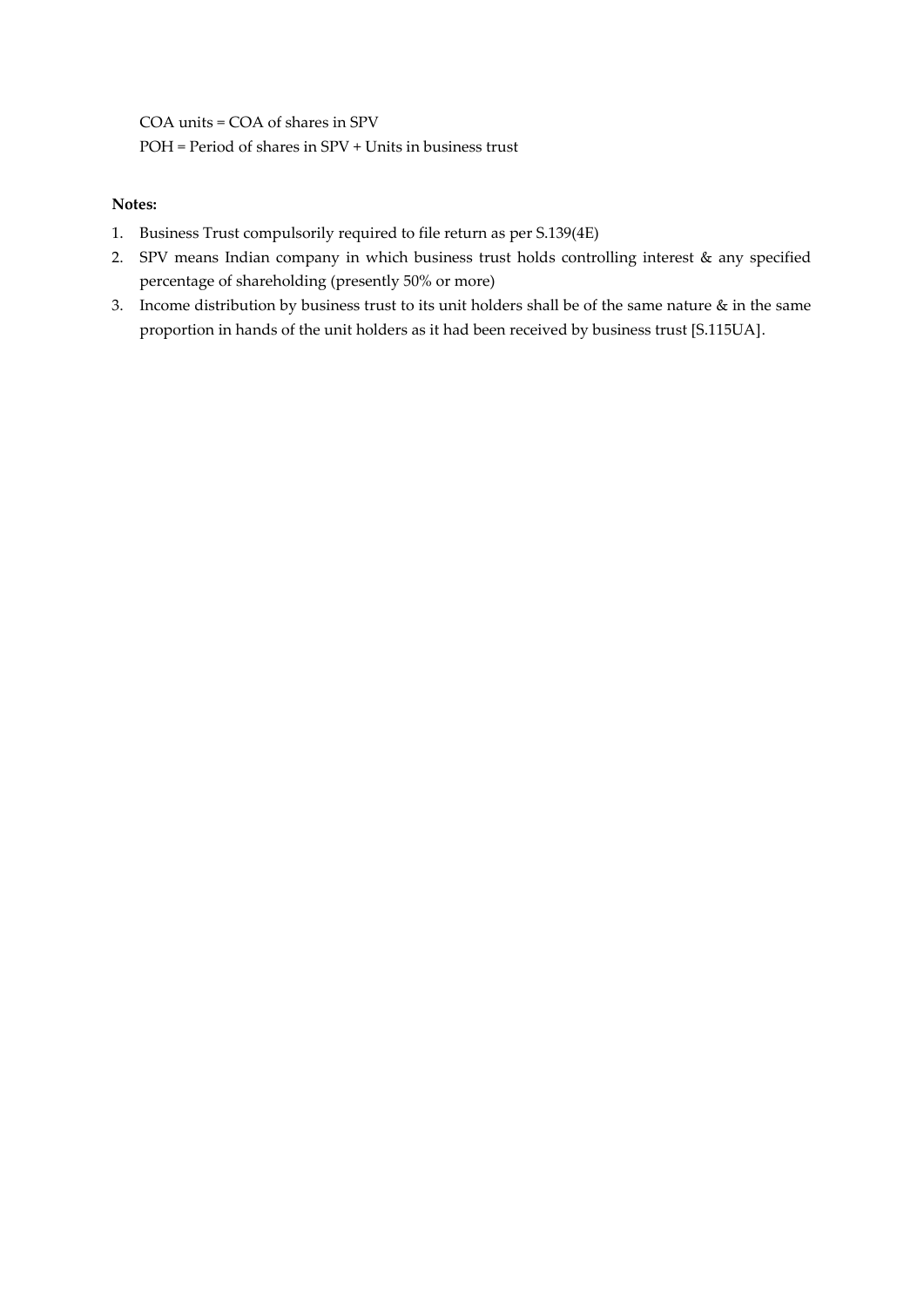### **Taxation of Investment Fund**

Investment fund means category I or category II alternative investment fund and is regulated under SEBI (Alternative Fund) Regulations, 2012.

**Category I:** Investment in Start-ups, SME, social and economically viable projects.

**Example:** Venture Capital Funds, SME funds, Social Venture Funds, Infrastructure Funds, Angel Investment Funds

**Category II:** Investment in Equity and Debt Securities,

**Example:** Private Equity Funds, Debt Fund, Fund of Funds.

**Note:**

- 1. All incomes of investment funds (except PGBP) are exempt u/s 10(23FBA)
- 2. All income received by unit holders from investment fund are taxable in hands of unit holders (except PGBP) u/s 115UB.
- 3. Tax rates for investment fund (PGBP): Company & Firm 30% | Others @ MMR
- 4. Any income distributed by investment fund (except PGBP), TDS has to be deducted by investment fund u/s 194LBB.

| Unit holder                                              | Tax rate               | <b>TDS</b> rate |
|----------------------------------------------------------|------------------------|-----------------|
| NR / Foreign company   Normal tax rates   Rates in force |                        |                 |
| <b>Others</b>                                            | Normal tax rates   10% |                 |

5. If the income accruing / arising / received by fund during PY has not been paid / credited to unit holder, the same shall be deemed to have been credited to the account of investor on the last day of PY & taxable in hands of unit holder.

**Note:** If income already taxed in the year of accrual, then not taxable in the year of receipt

- 6. Any income accruing to received by a person being unit holder of an investment fund, out of investment made in investment fund, shall be chargeable to income tax in the same manner as if it were the income accruing / received by unit holder (same nature & proportion)
- 7. Investment fund compulsorily required to file return u/s 139(4F)
- 8. Losses of investment fund (after set-off)

PGBP losses – c/fd and set-off by investment fund only

Losses under any other head

- a. Accumulated losses as on 31.03.2019
	- o Distributed to unit holders holding units on 31.03.2019
	- o Can be c/fd & set-off by unit holders
- b. Current year losses
	- o Distributed to unit holder
	- o Can be c/fd & set-off by unit holders (if units held for 12 months or more)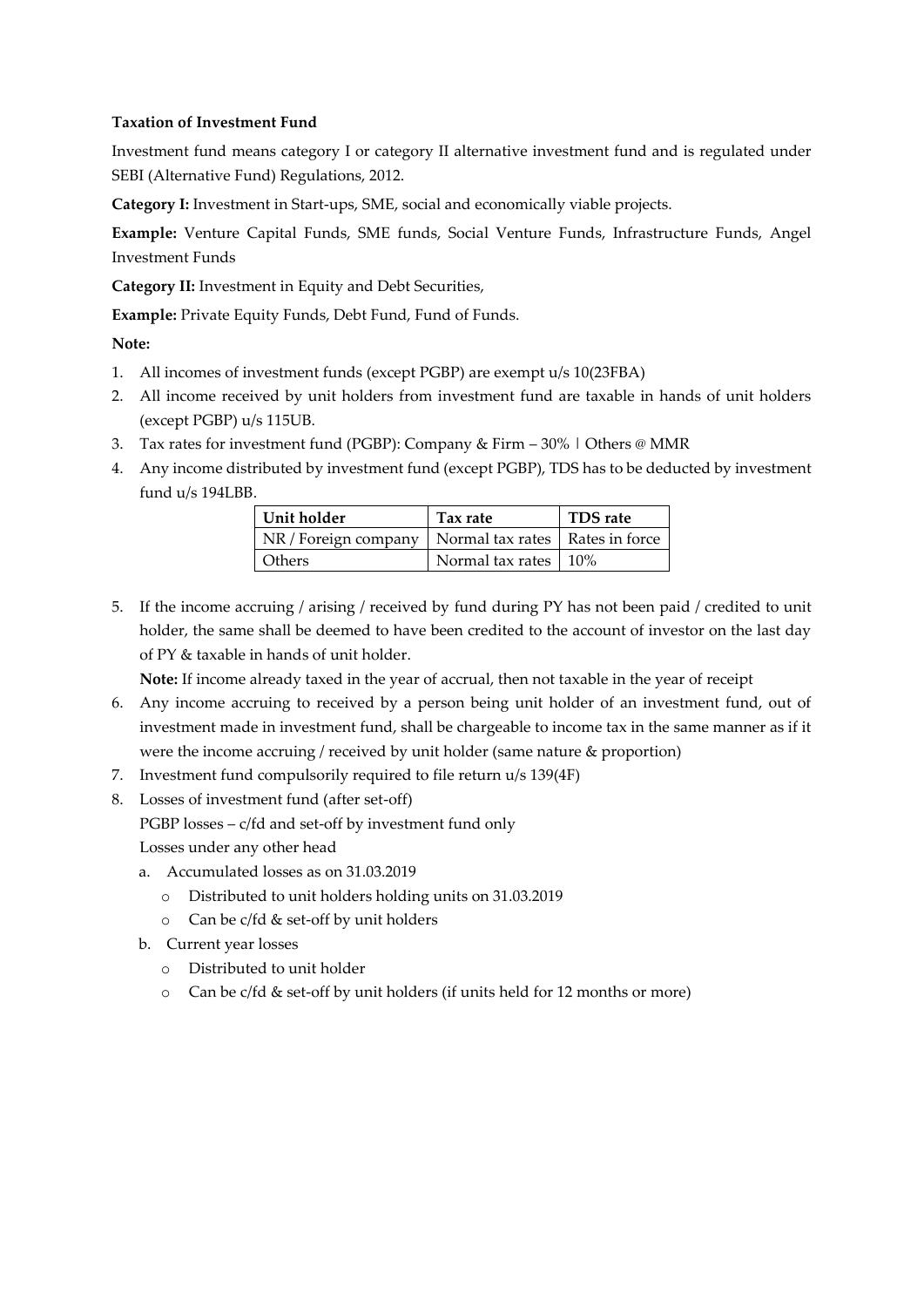# **Taxation of Securitisation Trust**

# **Securitisation Trust:**

- A special purpose distinct entity Regulated by SEBI (Public Offer & Listing of Securities DEBT Instruments Regulation), 2008
- A special purpose vehicle The guidelines on securitisation of standard assets issued by RBI
- A trust set up be a securitisation company or reconstruction company SARFAESI Act, 2002 or RBI directions / guidelines

# **Taxability**

- 1. Income of securitisation trust from the activity of securitisation shall be exempt in the hands of trust as per S.10(23DA)
- 2. Income accruing or arising to, or received by investor from securitisation trust (out of investment made in trust), shall be taxable in the hands of investor in the same manner & to the same extent as if investor had made investment directly in the underlying asset & not through the trust [S.115TCA]
- 3. Income in hands of investor shall be of the same nature  $\&$  in the same proportion as it had been accrued / received by securitisation trust
- 4. If the income accruing / arising / received by trust during PY has not been paid or credited to the investor, the same shall be deemed to have been credited to the account of investor on the last day of PY
- 5. Where income has been taxable in hands of investor in the year of accrual then same shall not by taxable in the year in which trust actually paid income.
- 6. Securitisation trust required to deduct TDS at the time of payment or credit whichever is earlier u/s 194LBC

| Payee / Investor          | TDS Rate      |
|---------------------------|---------------|
| Resident individual / HUF | 25%           |
| Other Resident company    | 30%           |
| NR & Foreign Company      | Rate in force |

# **Common note for business trust, investment fund & securitisation trust**

The business trust, investment fund & securitisation trust shall provide breakup regarding nature and proportion of its income and other details to unit holder / investor up to  $30<sup>th</sup>$  June of the FY following the PY and Income Tax Authority (CIT / PCIT) up to  $30<sup>th</sup>$  November (15<sup>th</sup> June in case of investment fund) of the FY following the PY.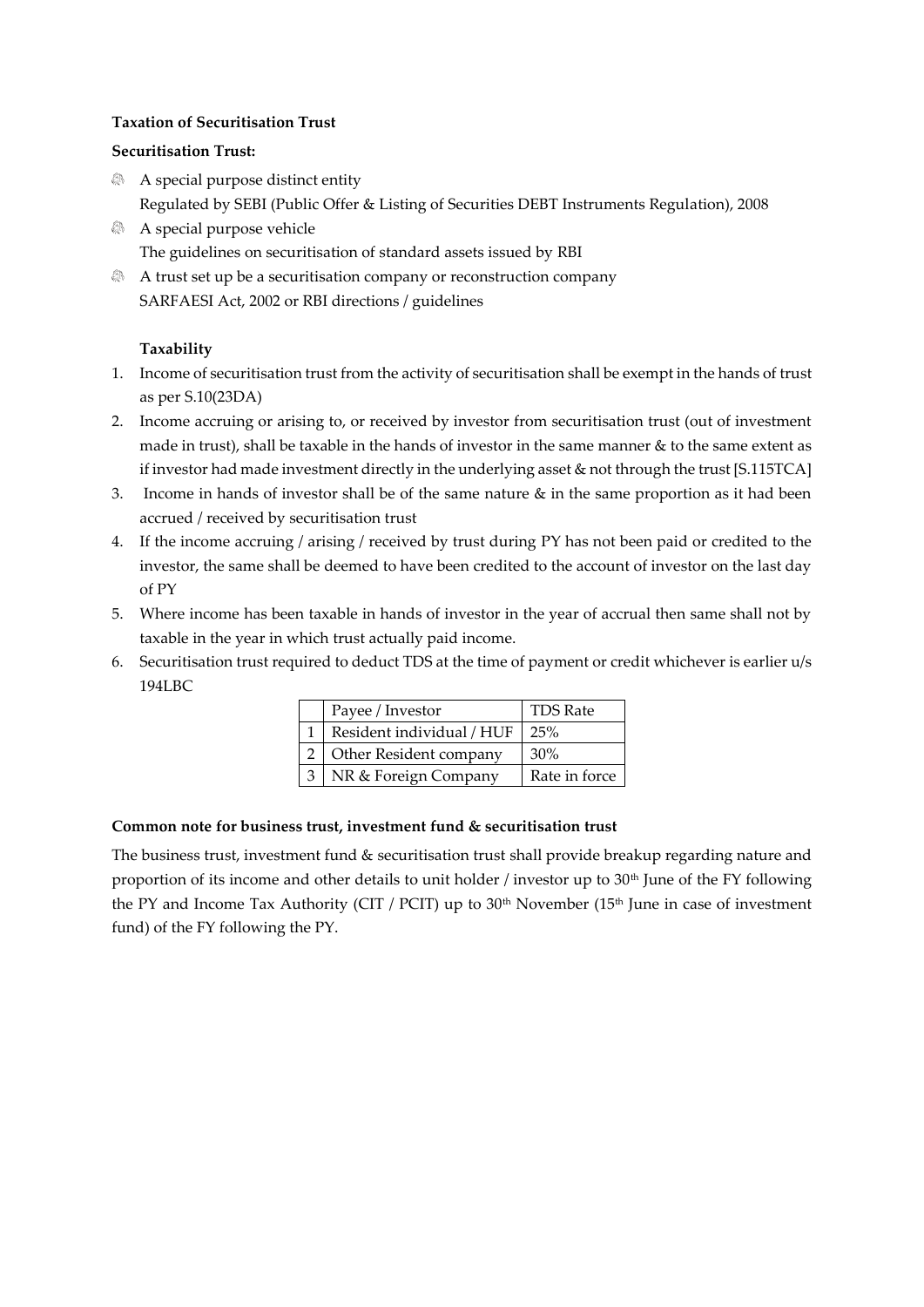# **Charitable or Religious Trusts and Institutions**

# **Taxation of Trust [S.11 / 12 / 13]**

**Section 2(15):** Charitable purpose means

- 1. Relief to poor
- 2. Education
- 3. Yoga
- 4. Medical relief
- 5. Preservation of environment (including watersheds, forests & wildlife)
- 6. Preservation of monuments or places or objects of artistic or historic interest
- 7. Advancement of any other object of general public utility (provided PGBP  $\leq$  20%) If PGBP > 20%, then exemption is not available in that PY but registration not cancelled. As per CBDT promotions of games & sports also treated as charitable purpose

# **Section 11(1): Income of Trust**

Following incomes of trust shall be exempt-

- 1. Corpus Donations
- 2. 15% of Gross Income
- 3. Income **applied** for charitable or religious purposed in India (out of remaining 85%)

# **Notes:**

1. Applied means

Capital expenses + Revenue expenses

**Donation** to other trust registered u/s 12AA / 12AB

Repayment of loan taken for acquisition of capital assets.

- 2. If cost of asset already taken as applied then depreciation is not allowed [S.11(6)]
- 3. Corpus donation is exempt if safe investment [S.11(5)] is made
- 4. Amount applied out of corpus fund not treated as applied but Income of any PY is utilised to reinvest for such corpus fund – allowed as applied
- 5. Application from loans and borrowings is not considered as applied, however On repayment of such loan – is considered as applied
- 6. **Corpus** donation to any trust or institution registered u/s 12AB / 10(23C) not treated as applied
- 7. Loss in trust [applied > 85%] is not carry forwarded
- 8. Following sections are available S.40(a)(ia): Payment to resident without TDS – 30% on such payment is disallowed S. 40A(3) / 40A(3A): Payment > ₹10,000 other than A/c Payee Cheque / ECS etc. – disallowed
- 9. If 85% could not be applied
	- c. If Accrual System of Accounting is followed:

then deemed to applied in the following conditions

- Not applied in the PY due to income not received
- but declare before the DD of Filing of ROI
- that the income will be applied in the year of receipt or next year of receipt Note: If not applied as per the above declaration,

then such sum shall be treated as income of the next year of receipt

d. For any other reason: the following is treated as applied Declare to the AO before the DD of filing of ROI to apply such amount in the next PY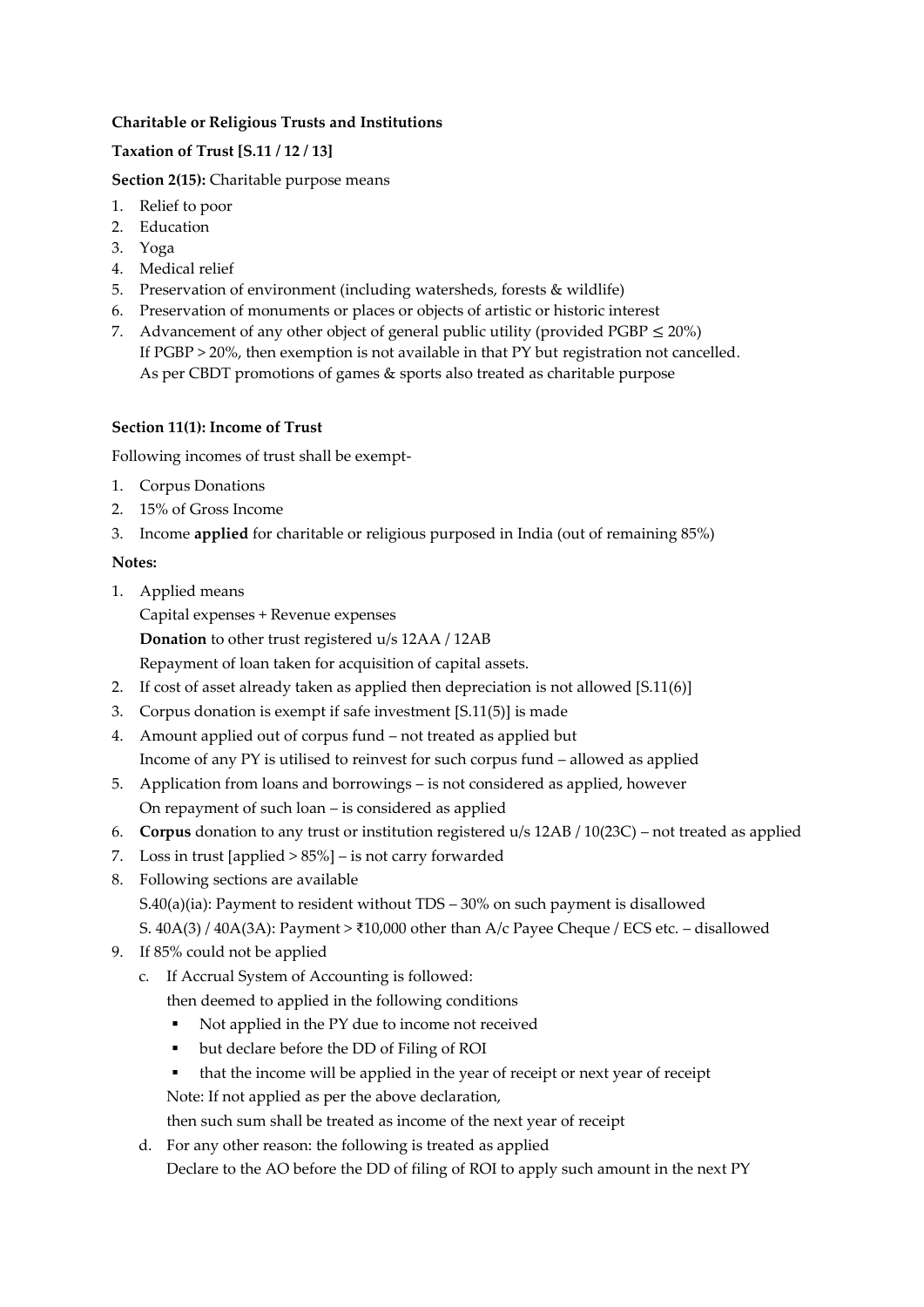Provided apply in the next PY, else such sum shall be treated as in come of that PY

#### **Section 11(2): Exemption if income accumulated for specific purpose:**

Where 85% of income is not applied during the PY but accumulated or set apart,

Then such sum is not included in income on following conditions:

- 1. Assessee should furnish a statement to AO stating the purpose & period for which such income is accumulated [Maximum period can be 5 years]
- 2. Such money should be deposited in S.11(5) modes (Safe investments)
- 3. Such money should not be donated to any other trust.

**Note:** provided that in computing the period of 5 years, the period during which the income could not be applied for the purpose, due to an order of any court, shall be excluded.

#### **Section 11(3): Exemption withdrawn if conditions not satisfied:**

Any income referred u/s 11(2)

- 1. Is applied other than for the specified purposes then taxable in the year of misapplication
- 2. Ceases to be in safe investment [S.11(5)] then taxable in the year of cessation
- 3. Not utilised within the specified period [Max 5 years] or 1 year after the specified period Then taxable after the expiry of the specified period
- 4. If donated to any trust then taxable in the year of donation.

#### **Section 139(1): Denial of exemption if return not filed up to date**

Exemption u/s 11(2) shall not be available, if

- 1. Statement to AO not filed up to DD for filing of ROI, or
- 2. Return of income not filed up to DD for filing of ROI

### **Section 11(4)/(4A): Business Income of Trust**

If business is incidental to the attainment of main objective of trust  $\&$  separate books of A/cs are maintained, then exemption  $u/s$  11(1) & 11(2) can be claimed on business income.

In assessment, If AO finds any concealed income in respect of business, then exemption u/s 11(1) / 11(2) shall not be available in respect of such concealed income.

#### **Section 11(5): Safe Investment mode for trust:**

- 1. Investment in Government Saving Certificates, Units of UTI, CG / SG Securities, debentures of any company which is guaranteed by Govt, Units of MF, equity shares of a depository, stock certificate as defined in Sovereign Gold Bonds Scheme, 2015, Shares of NSDC, Shares of stock exchange or subsidiary of stock exchange.
- 2. Deposits with Post Office Savings Banks, Schedule Banks or Co-Op Banks or Industrial Development Bank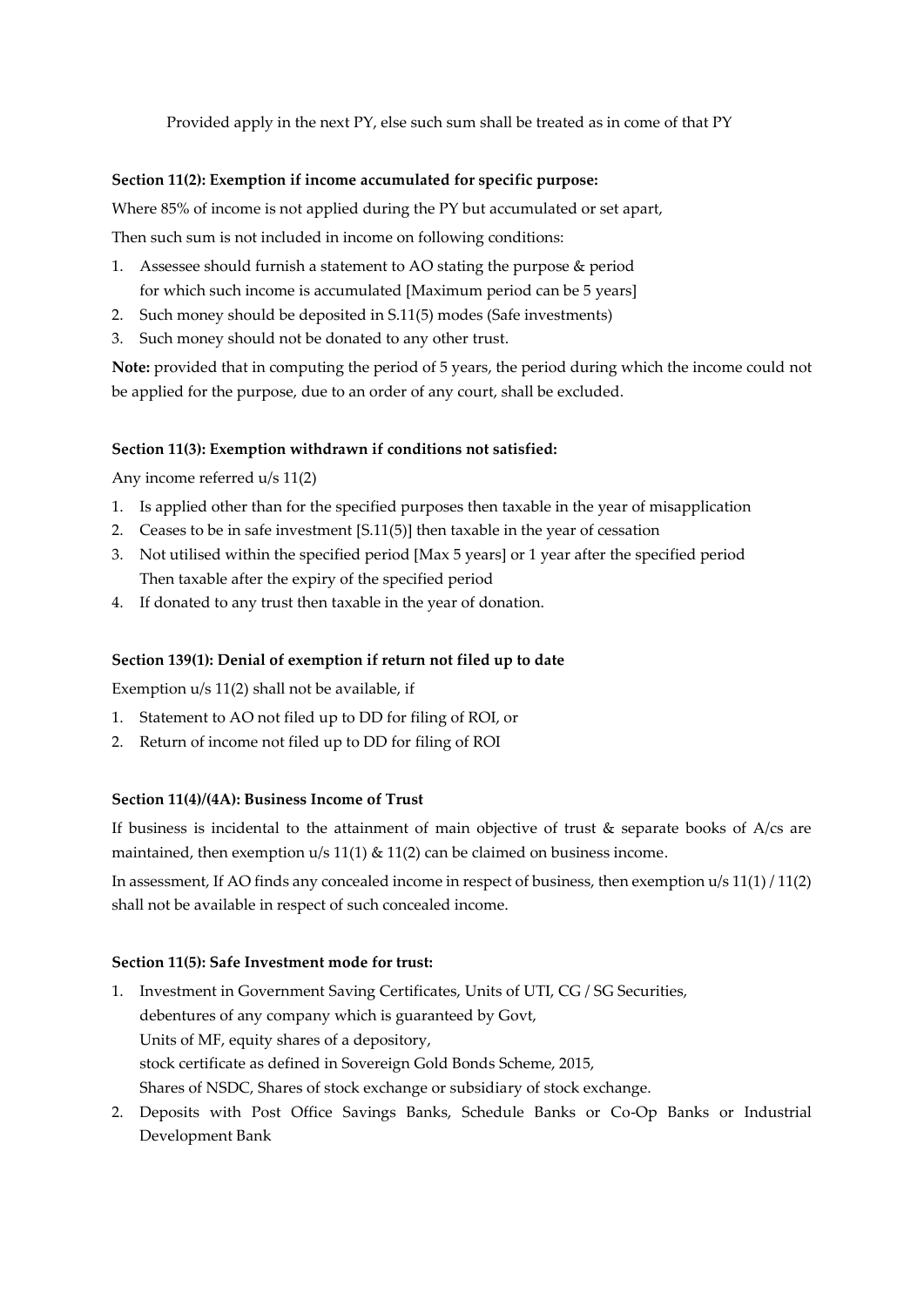- 3. Investment or deposits in any public sector company. (If PSC cease to be PSC, then investment in shares of that company should be treated as legitimate investment till 3 years from the date of cessation and in any other investment till the time of maturity).
- 4. Investment in bonds of approved financial corporation / public companies providing long term finance
- 5. Investment in immovable property.

# **Section 11(7): Exemption u/s 10 not available:**

Where trust claim exemption u/s 11, then exemption u/s 10 [other than Agri 10(1) & 10(23C) & Govt Trust 10(46)] shall not be allowed to trust.

Provided that registration u/s 12AA / 12AB shall become inoperative from the date on which the trust or institution is approved u/s  $10(23C)(iv)/(v)/(vi)/(via)$  or notified u/s  $10(46)$ , as the case may be. **Note:** So, either trust / institution can claim exemption u/s 11/12 or u/s 10(23C)(iv)/(v)/(vi)/(via).

# **Section 12A: Conditions for Applicability of S.11 & 12.**

Exemptions u/s 11 & 12 available if:

- 1. Trust is registered u/s 12AA / 12AB
- 2. If total income (before claiming exemption) is more than basic exemption then audit report from auditor should be furnished with in the time given u/s 44AB

Note:

- 1. Exemption is available from PY in which application is made but exemption u/s 11 & 12 shall also be available for earlier AYs for which assessment is pending before AO on the date of registration & activity of trust in earlier AY are same as those on the basis of which registration has been granted.
- 2. No action u/s 147 shall be taken by the AO in case of such trust or institution for any preceding AY only for non-registration of such trust or institution for the said AY. Note: above benefit (earlier AY) not available if trust had applied for registration & it was rejected or registration once granted was cancelled.

### **Section 12AB: Requirement for obtaining registration w.e.f. 01.04.2021**

- 1. Registered u/s 12AA should apply for registration u/s 12AB within 3 months [30.06.2021] Registration is granted within 3 months from the date of application Period of registration: 5 years (without inquiry)
- 2. New trust should apply at least 1 month prior to the commencement of PY Registration is granted within 1 month from the date of application Period of **provisional** registration: 3 years (without inquiry)
- 3. Trust with provisional registration should apply WEE of 6 months prior the expiry of approval or 6 months from the commencement of activity Registration is granted within 6 months from the date of application Period of registration: 5 years (from provisional registration) (with inquiry)
- 4. Registered Trust u/s 12AB should apply within 6 months prior of expiry of registration Registration is granted within 6 months from the date of application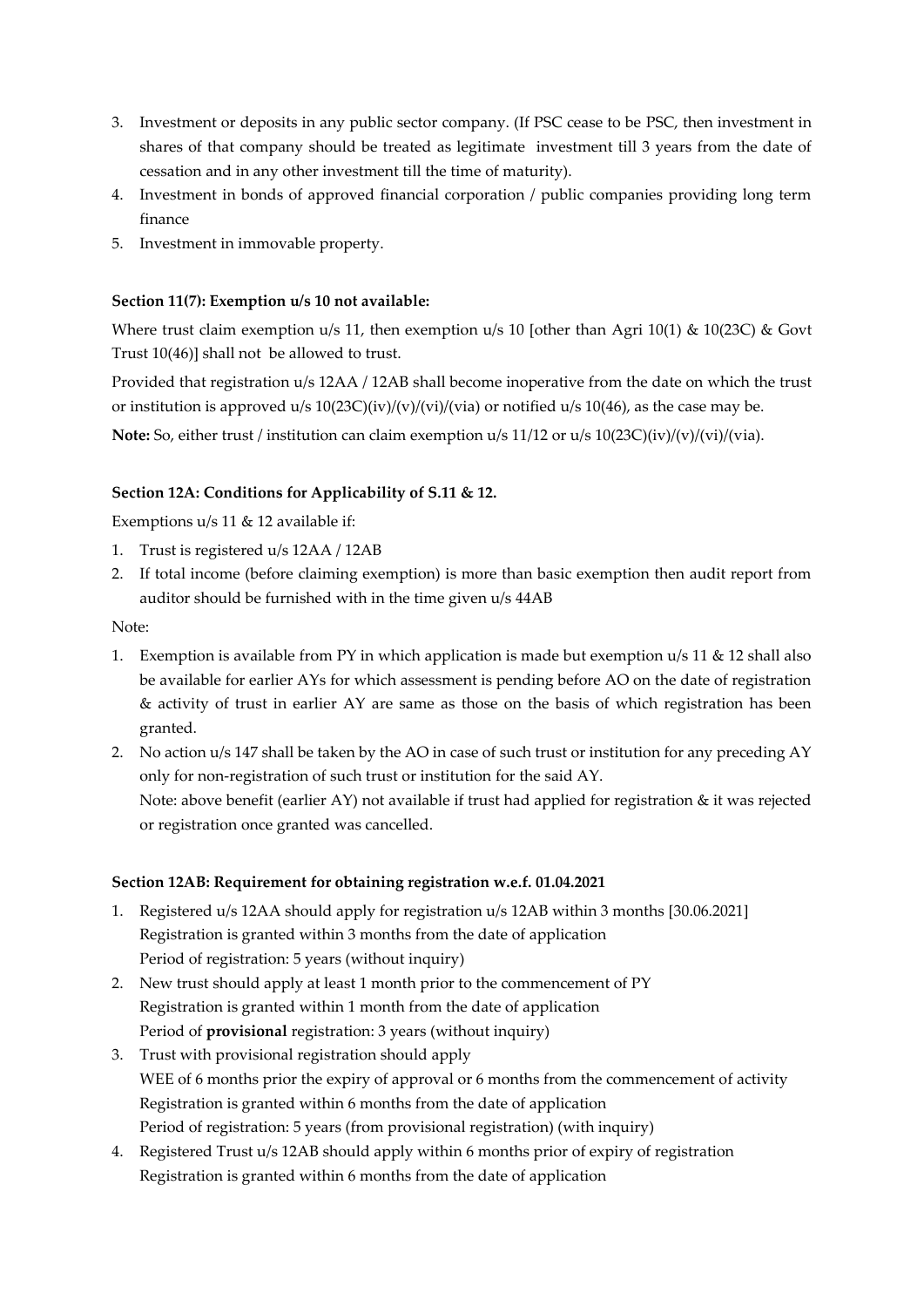Period of registration: 5 years (with inquiry)

- 5. Registered trust adopted modification of objects (new) should apply Within 30 days from the date of adaptation or modification Registration is granted in 6 months from the end of month in which application is received Period of registration: 5 years (with inquiry)
- 6. Trust registration becomes inoperative due to S.11(7) should apply 6 months prior to commencement of AY from which registration sought to be made operative Registration is granted within 6 months from the date of application Period of registration: 5 years (with inquiry)

# **Section 12AB: Procedure of registration w.e.f. 01.04.2021**

- 1. CIT / PCIT on receipts of application shall pass and order for registration the trust **[5 or 3 years]**.
- 2. CIT / PCIT on receipt of application shall call for documents or information and satisfy himself
	- a. Activities of trust are genuine, or
	- b. Activities are in accordance with the object, or
	- c. Trust or institution complied with the requirement of other law

as are material for the purpose of achieving its objects **(inquiry case)**

- 3. After satisfying he may pass order for registration of trust or refusing registration or cancelled the registration within time limit.
- 4. All applications, pending before the CIT / PCIT on which no order has been passed u/s 12AA before 01.04.2021. shall be deemed to be an application made u/s 12AB
- 5. Where registration is granted u/s 12AB but after that CIT / PCIT satisfied that:
	- a. Activities of trust are not genuine, or
	- b. Activities are not in accordance with the object, or
	- c. Trust not complied with the requirement of other law, or
	- d. Section 13(1) applied: He may cancel the registration after giving a reasonable opportunity of being heard

### **Section 13(1): Exemption u/s 11 shall not apply**

Exemption  $u/s$  11 & 12 not available in following case:

- 1. Income from private religious purpose.
- 2. Income for the benefit of particular religious caste or community. **Except:** if for BC / SC / ST / girl child / Minority
- 3. Income for the benefit of specified persons (relative).
- 4. Funds not invested in safe investment [S.11(5)] Note: if section 13(1) applied then trust income is taxable at MMR.

### **Section 13(3): Meaning of specified person (Relative)**

- 1. Author / founder of trust
- 2. Person who made donation of  $>$  ₹50,000
- 3. Where the founder / donor is HUF, member of HUF
- 4. Trustee or Manager of Trust
- 5. Relative of any founder, donor, member, trustee, manager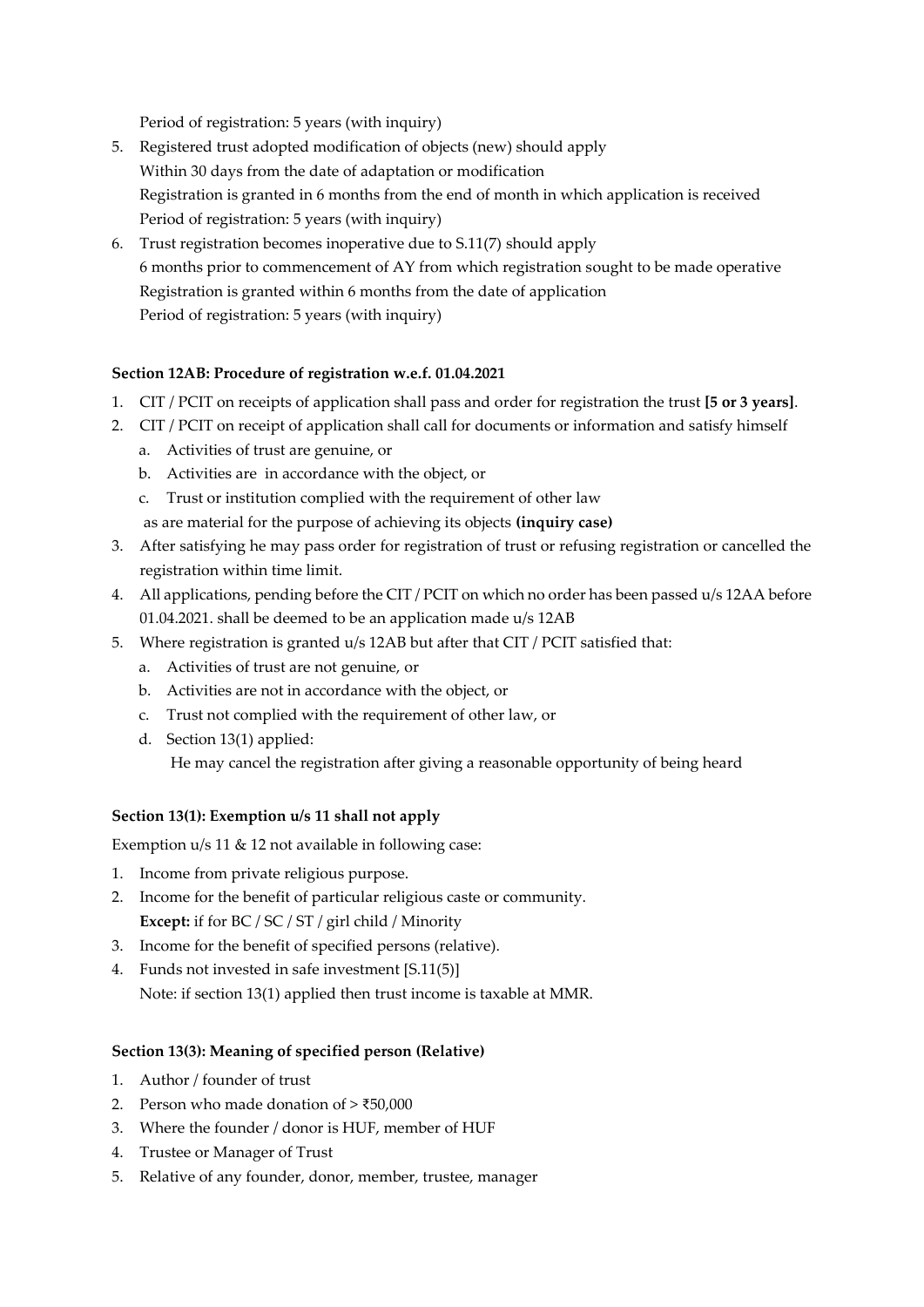6. Any concern in which any of the above person has a substantial interest.

# **Section 12(2) & 13(6): Educational & Medical facilities to specified person**

- $\otimes$  As per S.13(1), if trust applies income for the benefit of the specified persons,
- then exemption  $u/s$  11 & 12 is not available
- $\otimes$  but if trust is running any educational institution or medical institution or hospital,
- then exemption  $u/s$  11 & 12 shall not be denied
- **b** only because trust provides educational or medical facility to specified person.
- Value (FMV) of such medical / educational facility provided
- to specified person shall be treated as income of trust.

### **Section 11(1A): Capital gain deemed to be applied for charitable purpose**

Where any capital asset is transferred by trust & net consideration is utilised for acquisition of another capital asset then following capital gain shall be exempt.

- 1. If net consideration fully utilised then capital gain fully exempt
- 2. If net consideration partly utilised then Exemption = Cost of new asset – cost of old asset

**Tax rates of trust:** Same as Individual slab rate

### **Section 115BBC: Tax on Anonymous Donations received by trust or institutions**

- 1. Income tax @ 30% on the anonymous donations received in excess of the higher of following
	- a. 5% of total donation including Govt Grants
	- b. ₹1,00,000
- 2. Balance income of trust (other than the above item) should be taxable at normal tax rate.
- **Anonymous donation received by wholly religious trust not taxable [sub to S.11 & 12]**
- Anonymous donation received by wholly religious & charitable purpose not taxable
- **B** Taxable u/s 115BBC if it is made with specific direction that such donation should be used for educational institution / medical institution / hospital run by such trust.

Note: if anonymous donation not taxable u/s 115BBC, then such donation shall be taxable as per normal provision of income tax & subject to S.11 & 12.

|      | <b>Format Income Computation for Trust</b>                        |            |
|------|-------------------------------------------------------------------|------------|
|      | Particulars                                                       | ₹          |
|      | Gross receipts of Trust                                           | <b>XXX</b> |
|      | (other than corpus donation $\&$ anonymous donation $u/s$ 115BBC) |            |
|      | Capital Gain on Transfer of Capital Asset                         | <b>XXX</b> |
|      | <b>Total</b>                                                      | <b>XXX</b> |
| Less | 15% standard deductions + accumulated and set apart               | <b>XXX</b> |
|      |                                                                   | <b>XXX</b> |
| Less | Application of income for trust purpose                           | <b>XXX</b> |
| Less | Capital Gain deemed to be applied u/s 11(1A)                      | <b>XXX</b> |
| Less | Deemed application (outstanding or other reason)                  | <b>XXX</b> |
| Less | Income accumulation $u/s$ 11(2)                                   | <b>XXX</b> |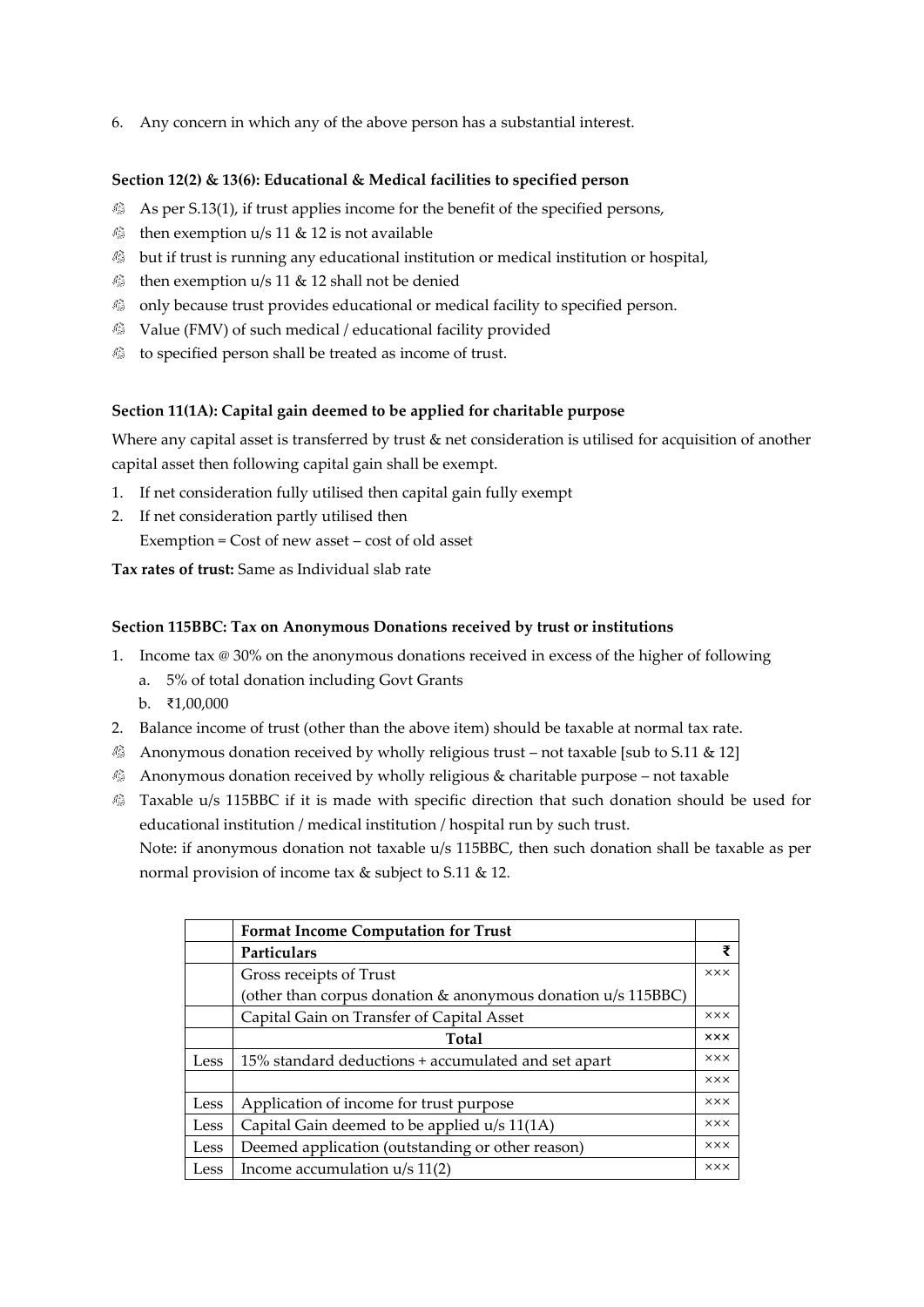|     | Income taxable at normal tax rates                | <b>XXX</b>           |
|-----|---------------------------------------------------|----------------------|
| Add | Anonymous donation taxable at special rate of 30% | $\times\times\times$ |
|     | Total Income (for determination of surcharge)     | xxx                  |

**Question:** An institution having its main object as "advancement of general public utility" received ₹30 lakhs in aggregate during the P.Y. 2021-22 from an activity in the nature of trade. The total receipts of the institution, including donations, was ₹140 lakhs. It applied 85% of its total receipts from such activity during the same year for its main object i.e. advancement of general public utility.

- i. What would be the tax consequence of such receipt and application thereof by the institution?<sup>1</sup>
- ii. Would your answer be different if the institution's total receipts had been ₹150 lakhs (instead of ₹140 lakhs) in aggregate during the P.Y. 2021-22?<sup>2</sup>
- iii. What would be your answer if the main object of the institution is "relief of the poor" and the institution receives ₹30 lakhs from a trading activity, when its total receipts are ₹140 lakhs and applies 85% of the said receipts for its main object?<sup>3</sup>

**Question: "Save Wild Life"** an institution having its main object as 'preservation of wildlife', used the entire income derived from an activity in the nature of trade for its main object during the previous year ended on 31.03.2022. Would such utilization of its income be treated as utilisation for "charitable purpose"? Examine. Would your answer be different, if the main object of the institution is "advancement of object of general public utility"?<sup>4</sup>

**Example 1:** During the previous year ending 31st March, 2022. A charitable trust earned an income of ₹1,00,000 but it received only ₹60,000 in that year. The balance of ₹40,000 is received in during previous year 2022-23.

| Particulars                                                                   | ₹        |
|-------------------------------------------------------------------------------|----------|
| Total income earned during the P.Y. 2021 -22                                  | 1,00,000 |
| Actual receipt in P.Y. 2021-22                                                | 60,000   |
| Permissible accumulation @ 15% of $\bar{\tau}1,00,000$                        | 15,000   |
| Balance to be applied during P.Y. 23021 -22                                   | 45,000   |
| Amount received in P.Y. 2022-23 to be applied in P.Y. 2022-23 or P.Y. 2022-24 | 40,000   |

Example 2: A trust receives a sum of ₹50,000 on 30<sup>th</sup> March, 2022. Its previous year ends on 31.03.2022. It is obvious that it is impossible to apply the requisite sum within one day. Therefore, it has been provided that such sum can be applied at any time during the immediately following previous year i.e., up to 31.03.2023.

<sup>&</sup>lt;sup>1</sup> In case of advancement of object of general public utility, PGBP  $\leq$  20% of TI. Hence exemption is not available but trust approval is not cancelled.

 $2$  As per earlier one, the exemption is available.

 $3$  In case of "relief of the poor" PGBP  $\leq$  20% of TI is not required. Hence exemption is available

<sup>&</sup>lt;sup>4</sup> In case of objective of 'preservation of wildlife' – exemption is available if amount is applied for such purpose. In case of objective of 'advancement of any other general public utility', PGPB ≤ 20% of TI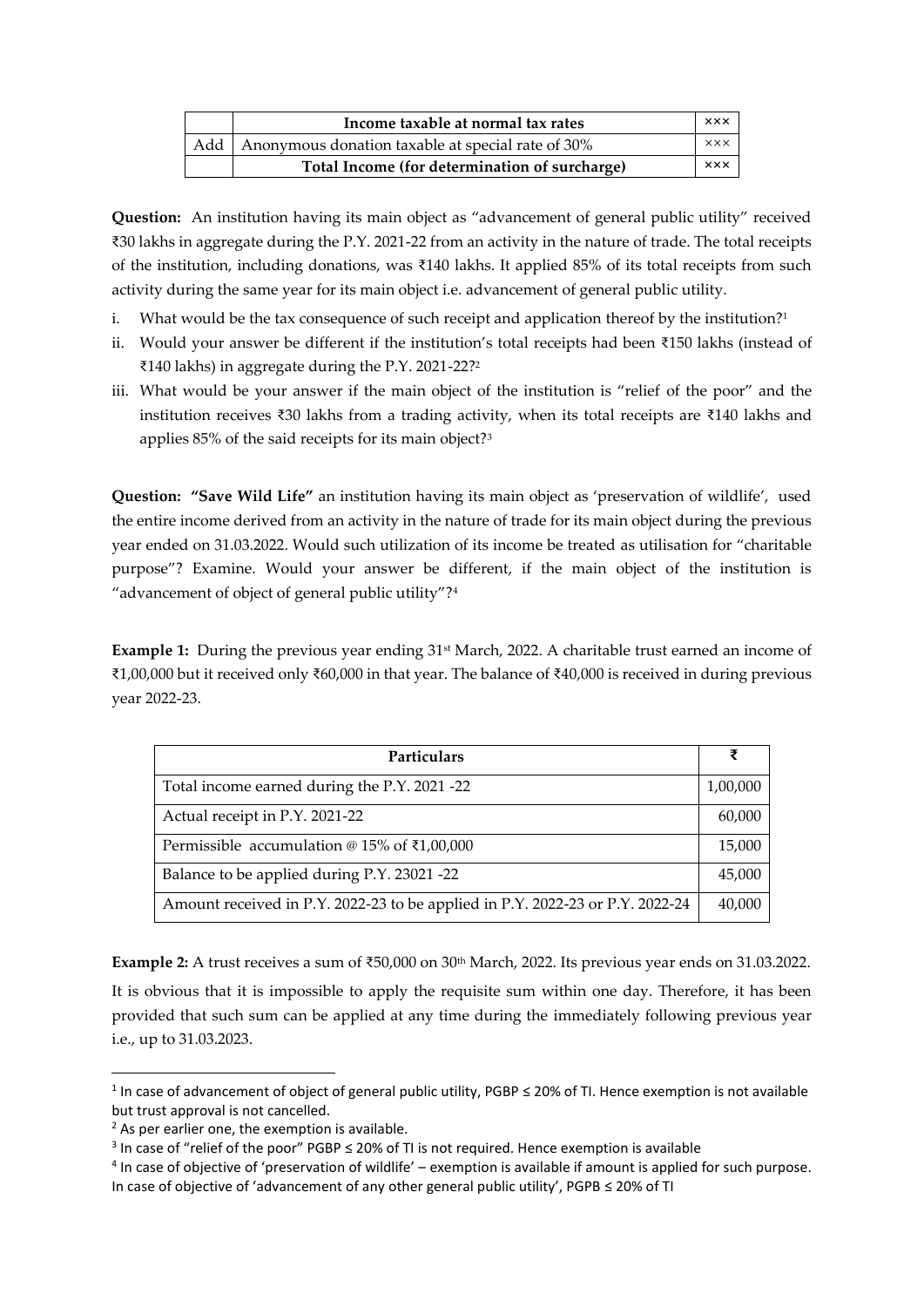**Question:** XYZ Charitable Trust is an educational institution registered under section 12AB of the Income-tax Act. During the Financial Year 2021-22, the trust receives a corpus donation of ₹25 lakhs with a specific direction that the corpus fund should be utilised for setting up a science laboratory. The trust intends to set up the lab only during P.Y. 2023-24 and will utilize the funds only during that financial year. In this regard, the trust wants to understand whether the corpus donations are exempt under section  $11(1)(d)$  of the Income-tax Act.<sup>1</sup>

Question: MSO Foundation, a registered charitable institution set up on 1<sup>st</sup> April, 2020 is engaged in providing education in hotel management. The organisation acquires a building for using the same for holding classes and office activities. It has approached you for your opinion on its eligibility to claim the cost of the building and also depreciation thereon in the current year and the subsequent year. Advise the institution indicating the reasons.

Would you advise change, if building has been acquired out of loan taken from bank, to be repaid in installments?<sup>2</sup>

**Question:** A charitable institution registered under section 12AB of the Income-tax Act, 1961 filled in Form No. 10 for seeking permission to accumulate unapplied income under section 11(2) of the Act for the objects of the institution and submitted it to the Assessing Officer along with the resolution for accumulation. The Assessing Officer found that the objects for which accumulation was sought were not particularized in as much as they covered the entire range of objects of the institution. Can the Assessing Officer deny the benefit of accumulation in such a case?<sup>3</sup>

**Question:** A charitable trust derives its income from the business of providing mineral water to various companies situated in Software Technology Park in Hyderabad. A sum of ₹30 lakhs has been derived as net income from such business activity, which has been applied for the object of general public utility. The total receipts of the trust during the P.Y. 2021-22 was ₹140 lakhs.

Examine the taxability of application of the income, if the income so derived relates to the previous year 2021-22. Would your answer be different, if the trust runs a school in a backward district and applies the profits from the business for such school's activity?<sup>4</sup>

#### **Example 3:**

| <b>Particulars</b>                             |          |
|------------------------------------------------|----------|
| Original cost of capital asset transferred     | 1,00,000 |
| Consideration for which it is transferred      | 1,50,000 |
| Situation 1 Cost of new capital asset acquired | 1,50,000 |

<sup>&</sup>lt;sup>1</sup> Exemption is available provided invest the corpus donation as per S.11(5) [safe investment]

<sup>&</sup>lt;sup>2</sup> Yes, exemption is available. Write all the provision for availing the exemption. In case of loan, the term applied is applicable on repayment of loan

<sup>3</sup> Bharat Krishak Samaj vs. Deputy Director of Income-tax (Exemption) (2008) 306 ITR 153 (Del.). It is not required to particularize the objective of corpus fund. Hence exemption is not denied.

<sup>4</sup> In case of advancement of object of general public utility, PGBP ≤ 20% of TI. But in the second case if the amount is applied for its objective, then exemption is available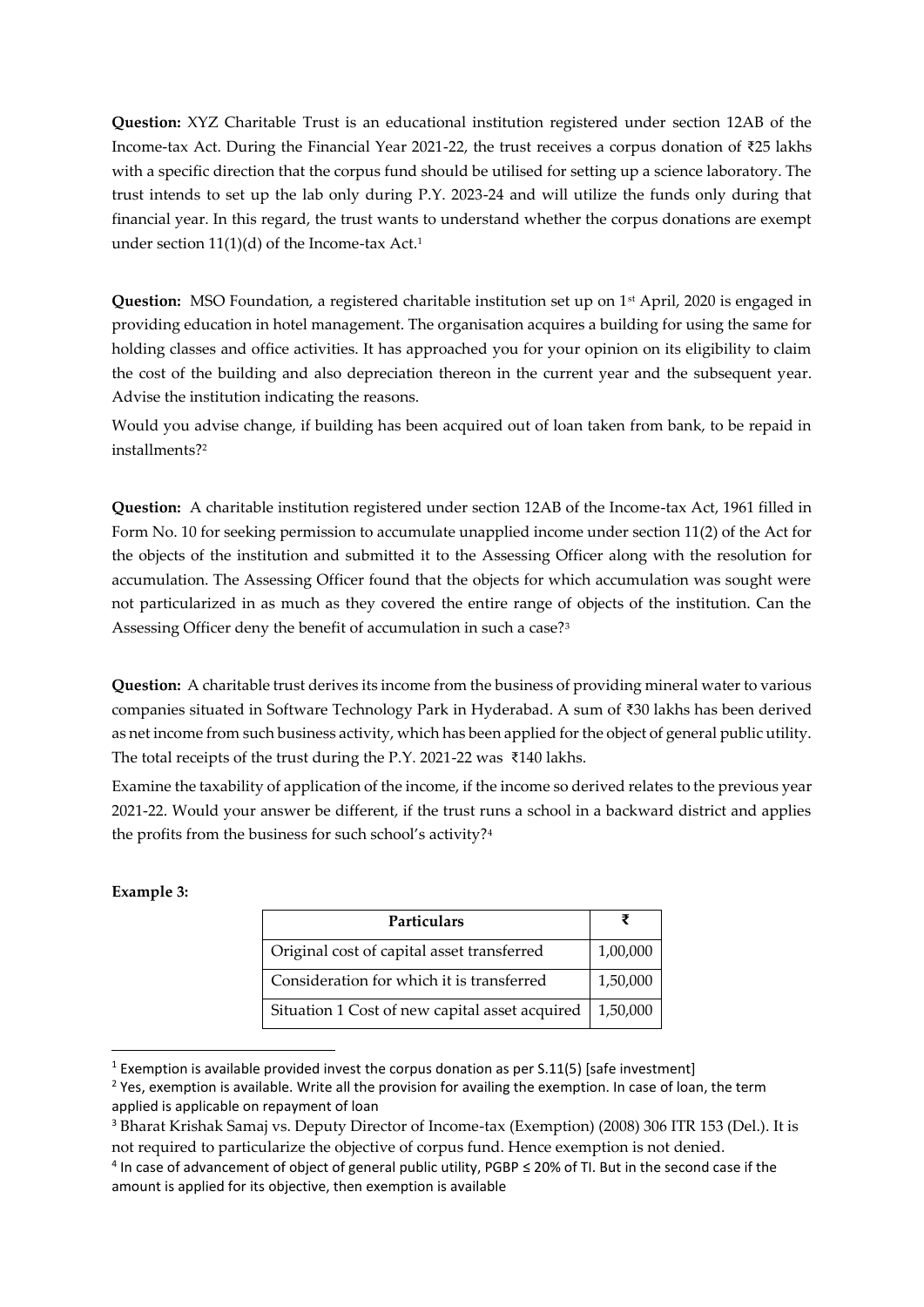| Situation 2 Cost of new capital asset acquired $\vert$ 1,20,000 |  |
|-----------------------------------------------------------------|--|
|-----------------------------------------------------------------|--|

Amount that will be deemed to have been applied for charitable purposes.

| Situation 1 | ₹50,000 |
|-------------|---------|
| Situation 2 | ₹20,000 |

**Example 4:** A capital asset is being held under trust. Two-thirds of the income derived from such capital asset are being utilised for the charitable purposes of the trust. The asset is being transferred.

| <b>Particulars</b>         | ₹                         |
|----------------------------|---------------------------|
| Cost of transferred asset  | 1,20,000                  |
| Net consideration          | 1,80,000                  |
| Cost of new asset acquired | 1,50,000                  |
| Capital gains              | 60,000[1,80,000-1,20,000] |
| Appropriate fraction 2/3rd |                           |

Income represented by 'appropriate fraction' = 2/3rds of ₹60,000 = ₹40,000

Since the entire net consideration has not been utilised in acquiring the new asset, the amount deemed to have been utilised for charitable purpose will be (2/3rds of ₹1,50,000) –(2/3rds of ₹1,20,000) = ₹1,00,000 – ₹80,000 = ₹20,000.

**Question:** A public trust is to be created for charitable purposes in April 2021. The trust intends to claim benefits of sections 11 and 12 from A.Y. 2022-23. In this regard, what is the time limit for making an application for registration, time limit for granting approval by the Principal Commissioner or Commissioner and the period for which the approval is valid?<sup>1</sup>

**Question:** Hundi (charitable box) super scribing "contributions in this hundi form part of corpus of trust fund" kept at Lord Venkateshwara Temple, Tirumala, was opened on 30.03.2021. Cash of ₹100 lakhs and valuable articles worth ₹250 lakhs were found to have been contributed by the devotees. Discuss the tax implications.<sup>2</sup>

**Question:** The following trusts claim that anonymous donations received by them during the financial year 2021-22 are not liable to tax under section 115BBC:

- i. A charitable trust referred to in section 11 which applied the entire amount of anonymous donations for purposes of the trust during the relevant financial year.
- ii. A trust established wholly for religious purposes which applied 85% of the amount of anonymous donations for the purposes of the objects of the trust during the relevant financial year.

<sup>1</sup> S.12AB: requirement for obtaining registration

<sup>&</sup>lt;sup>2</sup> The Rajasthan High Court in Sukhdeo Charity Estate v. CIT (1984)149 ITR 470. Not anonymous donation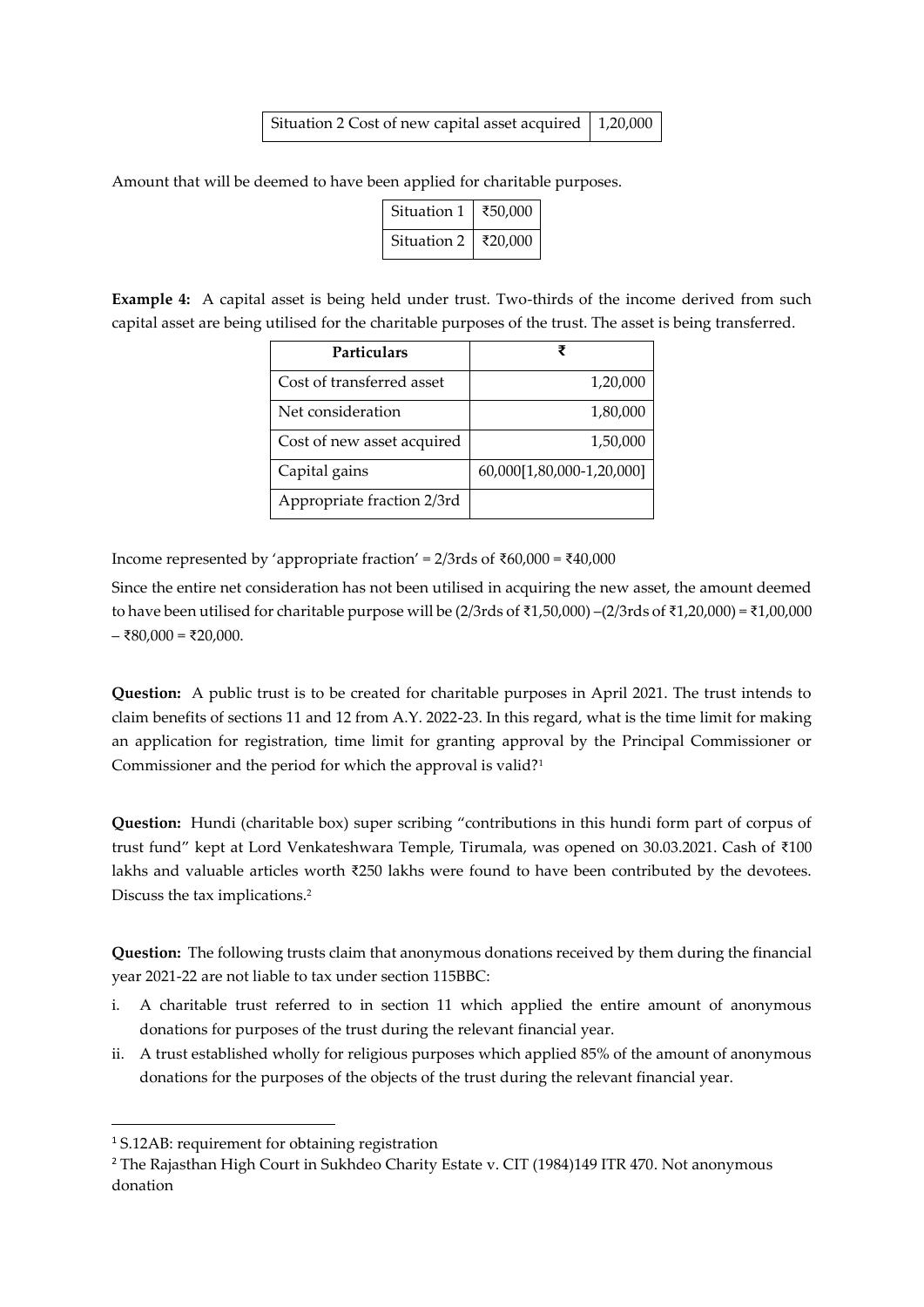Examine the validity of the claim made by the trusts.<sup>1</sup>

**Question:** Help All, a trust created on 1<sup>st</sup> April 2021 for providing relief to the poor, applied for registration under section 12AB on 28 February 2022. The Commissioner denied registration on the ground that the trust had not commenced any charitable activity, due to which he could not satisfy himself about the genuineness of the trust. Is the ground for denial of registration by the Commissioner justified in this case? Discuss.<sup>2</sup>

**Question:** An institution operating for promotion of education claiming exemption under section 11 since 1994 furnishes the following data for the assessment year 2022-23:

|   | <b>Particulars</b>                                                                 | $\bar{x}$ in |
|---|------------------------------------------------------------------------------------|--------------|
|   |                                                                                    | crores       |
|   | Fees collected from students                                                       |              |
|   | Construction of a new computer science laboratory                                  | 0.50         |
| 3 | Land acquired to be used as a cricket field for the students                       |              |
| 4 | Amount earmarked and set apart for construction of an arts block within the next 4 |              |
|   | years                                                                              |              |

Compute the total income of the institution for the A.Y.2022-23.

#### **Answer:**

|      | Computation of total income of the institution for the A.Y. 2022-23   |               |  |
|------|-----------------------------------------------------------------------|---------------|--|
|      | Particulars                                                           | ₹ (in Crores) |  |
|      | Fees Received                                                         | 14.00         |  |
| Less | 15% (exempt even if not spent for the objects of the institution)     | 2.10          |  |
|      |                                                                       | 11.90         |  |
|      | Construction of computer science lab (capital & revenue exp. allowed) | 0.50          |  |
|      | Purchase of land for cricket field (capital & revenue exp. allowed)   | 2.00          |  |
|      |                                                                       | 9.40          |  |
| Less | Accumulated for specified purpose (for 5 years)                       | 4.00          |  |
|      | Total Income                                                          | 5.40          |  |

**Question:** A public charitable trust registered under section 12AB, for the previous year ending 31.03.2022, derived gross income of ₹21 lakhs, which consists of the following:

|   | <b>Particulars</b>                                      | $\bar{x}$ in lakhs |
|---|---------------------------------------------------------|--------------------|
| a | Income from properties held by trust (net)              |                    |
|   | Income (net) from business (incidental to main objects) |                    |
|   | Voluntary contributions from public                     |                    |

<sup>&</sup>lt;sup>1</sup> Write the provision of anonymous donation

<sup>2</sup> No. provisional registration is given without inquiry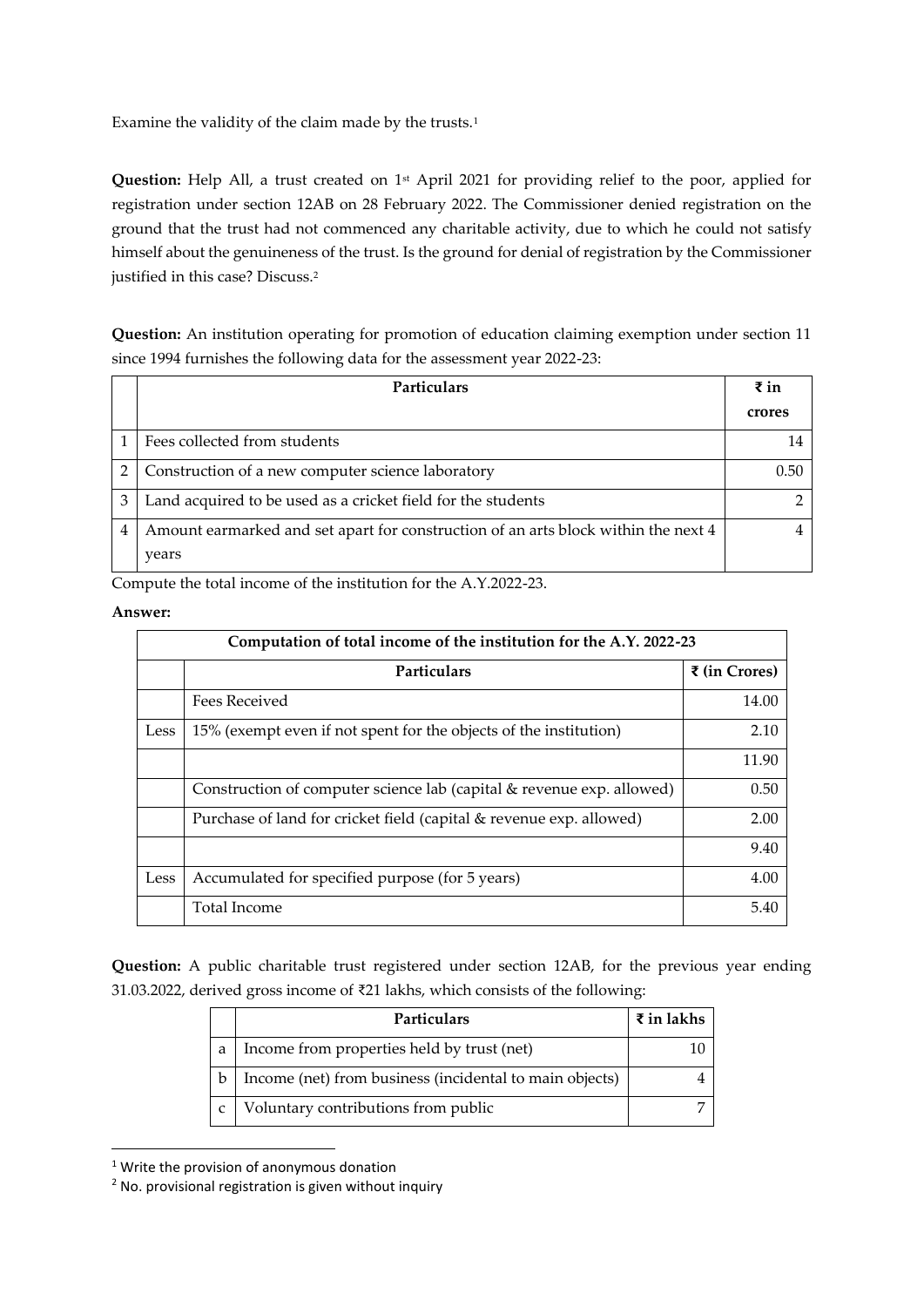The trust applied a sum of ₹11.60 lakhs towards charitable purposes during the year which includes repayment of loan taken for construction of orphanage ₹3.60 lakhs. The entire expenditure incurred on construction of orphanage was allowed as application of income in the P.Y. 2020-21.

#### **Answer:**

|       | Computation of taxable income of public charitable trust                                       | ₹         |
|-------|------------------------------------------------------------------------------------------------|-----------|
| (i)   | Income from property held under trust (met)                                                    | 10,00,000 |
| (ii)  | Income (net) from business (incidental to main objects)                                        | 4,00,000  |
| (iii) | Voluntary contributions from public                                                            | 7,00,000  |
|       | (with a specific direction towards corpus are alone to be excluded)                            |           |
|       |                                                                                                | 21,00,000 |
| Less  | 15% of the income eligible for retention/accumulation without any conditions                   | 3,15,000  |
|       |                                                                                                | 17,85,000 |
| Less  | Amount applied for the objects of the trust                                                    |           |
| (i)   | Amount spent for charitable purposes ( $\overline{\xi}$ 11,60,000 – $\overline{\xi}$ 3,60,000) | 8,00,000  |
| (ii)  | Repayment of loan for construction of orphan home (is applied)                                 |           |
|       | Taxable Income                                                                                 | 9,85,000  |

**Question:** ABC Public Charitable trust registered under section 13AB for the previous year ending 31.03.2022 derived gross income of ₹50 lakhs, which consists of the following:

| <b>Particulars</b>                                                                           | Lakhs |
|----------------------------------------------------------------------------------------------|-------|
| Income from properties held by trust                                                         |       |
| Voluntary contributions from public                                                          |       |
| Voluntary contributions from public with a specific direction that it shall form part of the |       |
| corpus                                                                                       |       |

The trust applied a sum of ₹35 lakhs towards charitable purposes during the year. The corpus donation of ₹10 lakhs is not invested in any of the modes specified under section 11(5). Determine the taxable income of the trust for the assessment year 2022-23.

**Answer:** 

|       | Computation of taxable income of public charitable trust                 | ₹         |
|-------|--------------------------------------------------------------------------|-----------|
| (i)   | Income from property held under trust                                    | 10,00,000 |
| (ii)  | Voluntary contributions from public                                      | 30,00,000 |
| (iii) | Voluntary contribution made with a specific direction towards corpus -   | 10,00,000 |
|       | Taxable as not made safe investment                                      |           |
|       |                                                                          | 50,00,000 |
| Less  | 15% of income eligible for retention/accumulation without any conditions | 7,50,000  |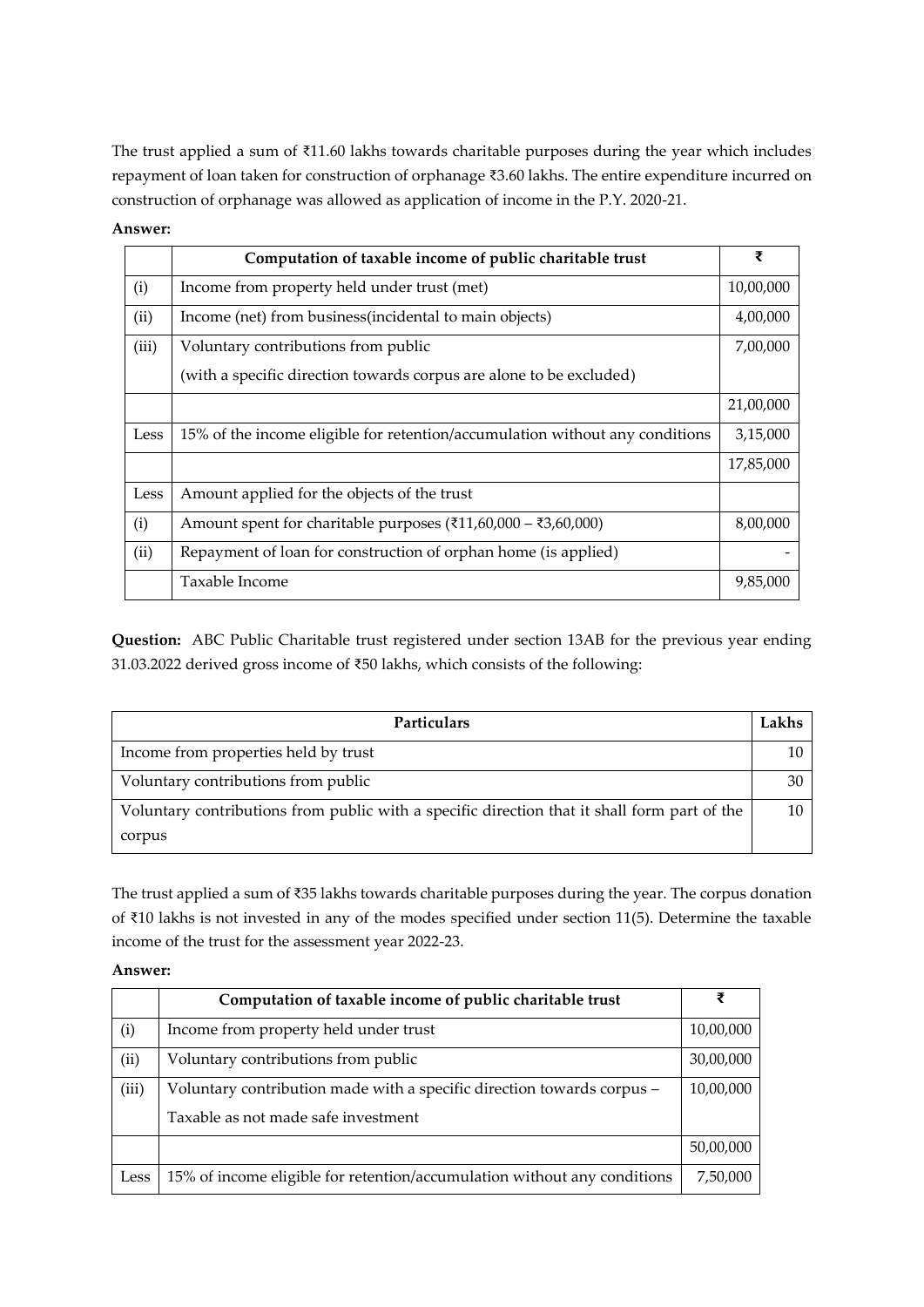|      |                                             | 42,50,000 |
|------|---------------------------------------------|-----------|
| Less | Amount applied for the objects of the trust | 35,00,000 |
|      | Taxable Income                              | 7,50,000  |

**Question:** Work out, form the following particulars, the amount of capital gain which shall be deemed to have been applied for charitable or religious purpose arising out of sale of a capital asset utilized for the purposes of trust to the extent of  $60\%$ .<sup>1</sup>

| Particulars                 |          |
|-----------------------------|----------|
| Cost of transferred asset   | 2,40,000 |
| Sale consideration          | 3,60,000 |
| Cost of new asset purchased | 3,00,000 |

# **Section 10(23C): Income of certain Universities, Hospitals, Educational Institution, Medical Institution**

- 1. Income of any university or educational institution or any hospital or other institution wholly or substantially financed by the Government (Govt grant > 50% of total receipts) which exists solely for educational or medical purposes and not for profit, shall be fully exempt from tax. No registration or no approval is required [S.10(23C)(iiiab)/(iiiac)]
- 2. Income of any university or educational institution or any hospital or other institution which exists solely for educational or medical purpose and **not for profit** and the **aggregate annual receipts is up to ₹5 crore**, shall be fully exempt from tax, [S.10(23C)(iiiad)/(iiiae)] **Note:** if any person has receipts from university / education institution as well as from hospital / medical institution then exemption under these sections shall not apply if aggregate receipts from

such institution more than ₹5 crores [₹5 crore limit apply for aggregate receipts for section  $10(23C)(iiiad)/(iiiae)$ ]

3. Income of any **approved** fund / trust / institution for charitable or religious purpose or university or educational institution or any hospital or other institution approved by CIT (exemption) which exists solely for educational or medical purposes and not for profit, shall be exempt from tax subject to certain conditions.

Time limit for making approval  $u/s 10(23C)(iv)/(v)/(vi)/(via)$  – similar to application  $u/s 12AB$ Exemption and condition are similar to exemption u/s 11/12 and condition u/s 11/12/13

**Question:** An educational institution having annual receipts of ₹3.80 crore during the P.Y. 2021-22, has availed exemption under section 10 (23C) (iiiad). The Assessing Officer has denied the exemption on the grounds that the educational institution has not made any application to the prescribed authority

<sup>&</sup>lt;sup>1</sup> As only part of SC is used for purchasing new asset & partly applied for charitable purpose. Amount deemed to be applied for charitable purpose = such proportion on (COAn – COAo) =  $60\%$  of (₹3,00,000 – ₹2,40,000)=60% of ₹60,000= ₹36,000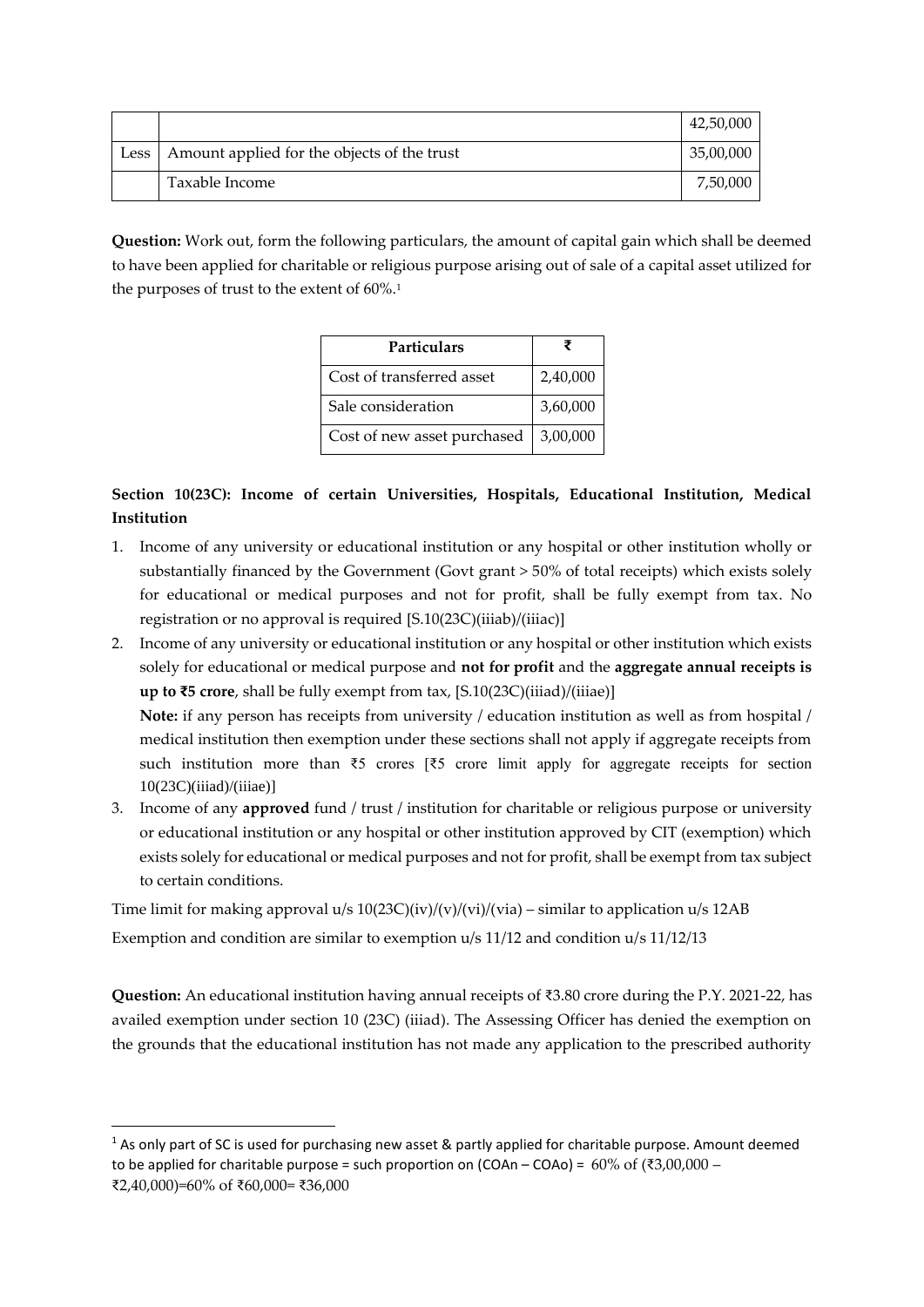for approval under the said section 10(23C) (iiiad). Examine the action of the Assessing Officer in denying the exemption.<sup>1</sup>

**Question:** A not for profit trust undertakes philanthropic activities through an educational institution and a hospital. During the P.Y. 2021-22 the trust had annual receipts of ₹3 crores from its educational institution and ₹4 crore from the hospital. During the P.Y. 2021-22, it desires to avail exemption under section 10(23C)(iiiad) and 10(23C)(iiiae), as the individual threshold under each of the sub-clauses, is less than ₹5 crore. Can it do so? Examine.<sup>2</sup>

**Question:** Suez Maritime University, an educational institution was set up on 1st December 2020. The educational institution has never applied for section 10 (23C) exemptions. The board of trustees now decides to obtain section 10(23C) (vi) approval effective from A.Y.2022-23. The University wants to understand the time within which it should apply for obtaining the exemption approval, the time within which the approval would be granted and the period of validity of such approval. Advise.<sup>3</sup>

# **Tax on Accreted Income of Certain Trust or Institution [Exit Tax]**

Section 115TD: Tax on Accredited Income – taxable @ MMR [30%+12%+4% = 34.944%]

- 1. Conversion of trust / institution in to a form not eligible for registration u/s. 12AA / 12B [note 2]
- 2. Merger into an entity not having similar objectives and registered u/s 12AA / 12AB
- 3. Non distribution of assets on dissolution to any other trust / institution registered u/s 12AA / 12AB / 10(23C) within 12 months from the end of the month in which dissolution takes place.

### Notes:

- 1. The exit tax shall be in addition to income taxable in hands of entity.
- 2. Deemed conversion into non eligible form in the following cases:
	- a. Registration granted u/s 12AA / 12B has been cancelled
	- b. It has adopted or undertaken modification of its objects which do not conform to the conditions of registration and
		- i. It has not applied for fresh registration u/s 12AA / 12AB in that PY or
		- ii. It has applied for fresh registration u/s 122AA / 12AB but application has been rejected
- 3. Accredited Income shall be computed on specified date.

|       | Aggregate FMV of total asset | <b>xxx</b> |
|-------|------------------------------|------------|
| $(-)$ | Total liability of trust     | <b>XXX</b> |
|       | <b>Aggregate Income</b>      | <b>xxx</b> |

#### **Note:**

The following assets and liabilities in respect of that assets not be considered in accreted income

- a. Assets acquired out of agricultural income
- b. Assets acquired by trust from the date of creation of trust to the date from which registration become effective u/s 12AA / 12AB

<sup>1</sup> As per S.10(23C)(iiiad), exemption is availed without any application as PGBP ≤ ₹5 crores

<sup>&</sup>lt;sup>2</sup> As per expln to S.10(23C)(iiiae), exemption is not available as PGBP in aggregate > ₹5 crore

<sup>3</sup> Similar to S.12AB: requirement for obtaining registration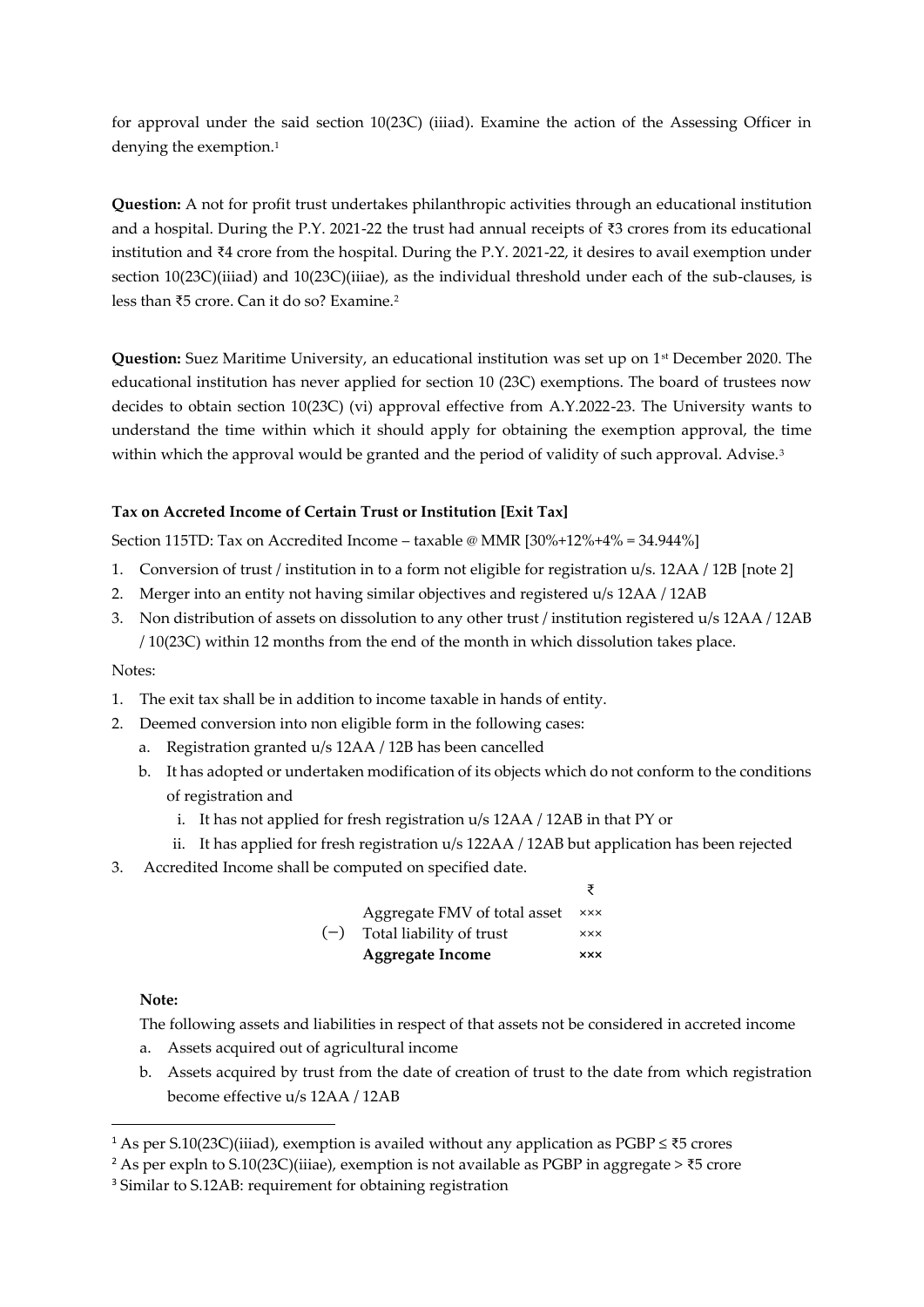[where the benefit u/s 11 & 12 have been allowed to the trust or institution in respect of any PY or years beginning prior to the date from which the registration u/s 12AA / 12AB become effective, then, the registration shall be deemed to have become effective from the first day of the earliest PY]

- c. Asset transfer on dissolution to other trust / institution registered u/s 12AA / 12AB / 10(23C) within 12 months from the end of the month in which dissolution takes place.
- 4. Meaning of specified date for valuation of assets & liabilities
	- a. Conversion of trust into non-eligible form
		- i. Registration granted cancelled date of order cancelling registration u/s 12AA / 12AB
		- ii. Modification of objects date of adoption or modification of any objects
	- b. Meger with any other non-charitable trust date of merger
	- c. Failure to transfer asset on dissolution within 12 months date of dissolution
- 5. When the tax on the accreted is levied on the FMV & if subsequent transfer of such asset, the cost of acquisition shall be the FMV of such asset.

**Section 115TD(4):** Exit tax shall be payable even if no income tax is payable by the trust / institution.

**Section 115TD(5):** Tax has to be paid to the Central Govt. within 14 days from

- a. Conversion of trust into non eligible form
	- i. Registration granted u/s 12AA / 12AB has been cancelled.
		- 14 days from the date on which:
		- a. The period for filing appeal to ITAT against the order cancelling the registration expires & No appeal has been filed by trust. Or
		- b. The order in any appeal confirming the cancellation of registration is received by trust
	- ii. It has adopted or undertaken modification of its objects which do not conform to the condition of registration
		- a. Not applied for fresh registration 14 days from the end of PY
		- b. Applied for fresh registration by rejected 14 days from the date on which
			- 1. The period for filing appeal to ITAT against the order rejecting the application expired & No appeal has been filed by trust. Or
			- 2. The order in any appeal confirming the rejection of the application is received by trust
- b. Merger with any other non-charitable institutions 14 days from the date of merger
- c. Failure to transfer asset to trust / institution registered u/s 12AA / 10(23C) within period of 12 months from the end of the months in which dissolution took place 14 days from the date on which period of 12 months (at the end of the month in which dissolution

# took place) expires

### **Section 115TE: Transfer for non-payment of tax within 14 days.**

Interest  $\omega$  1% p.m. or part of the month from the 15<sup>th</sup> day till on which the tax is actually paid.

### **Section 115TF: Trust / Institution is deemed to be assessee in default.**

If tax not paid then principal officer / trustee / trust / institution shall be treated as assessee deemed to be in default

In case of transfer of assets upon dissolution of the trust to recipient, which is not a charitable trust, the recipient of asset shall also be treated as assessee in default.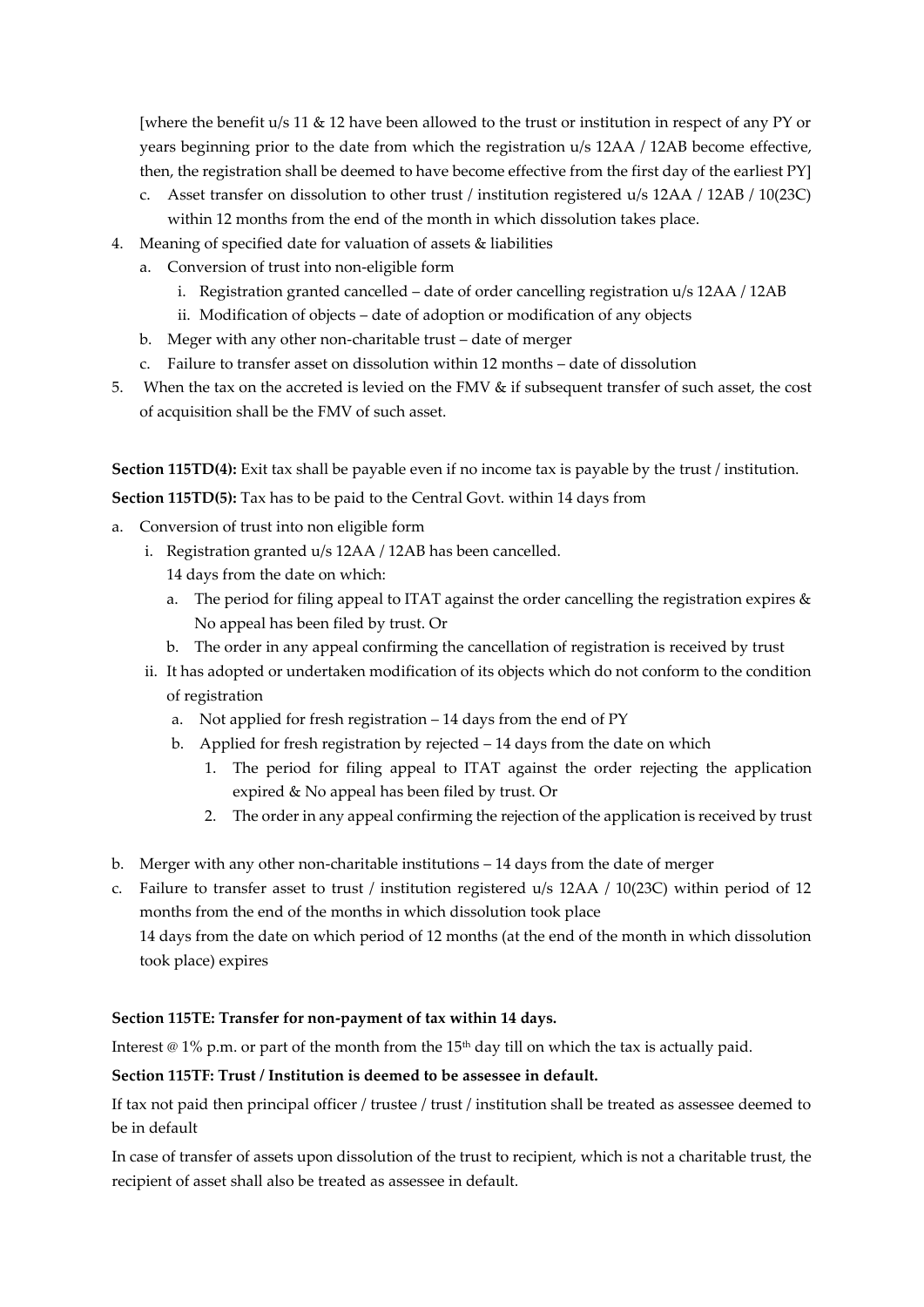However, recipient's liability shall be limited to the extent to which the asset received by him is capable of meeting the liability.

# **Rule 17CB: Calculation of FMV of Assets**

### **Part A – Assets:**

For the purpose of S.115TD, the aggregate FMV of the total assets of the trust or institution, shall be the aggregate of the FMV of all the assets in the B/S as reduced by –

- 1. Any amount of TDS / TCS or as advance tax payment as reduced by the amount of income tax claimed as refund under the Act and
- 2. Any amount shown as asset including the unamortised amount of deferred expenditure which does not represent the value of any asset.

# **FMV of Assets**

1. **Quoted shares and securities:** average of lowest & highest price on valuation date on a recognised stock exchange

**Note:** if no trading of such shares and security on valuation date then average of lowest & highest price of immediately preceeding the valuation date which such shares and securities traded in recognised stock exchange.

# 2. Unquoted equity shares:  $\frac{A-B-L}{PE} \times PV$

Notes:

A – Book value of all assets (other than covered in B) excluded TDS, advance tax in excess of income tax refund claimed & deferred expenditure shown in the asset side

B – FMV of bullion, jewellery, precious stone, artistic work, shares securities and immovable property as determined in the manner provided in this rue

L – Book value of liabilities, but not including the following amounts, namely:

- i. The paid up capital in respect of equity shares
- ii. The amount set apart for payment of dividends on preference shares and equity shares
- iii. Reserves and surplus, by whatever name called, even if the resulting figure is negative, other than those set apart towards depreciation
- iv. Any amount representing provision for taxation, other than amount of income tax paid, if any, less the amount of income tax claimed as refund, if any to the extent of the excess over the tax payable.
- v. Any amount representing provisions made for unascertained liabilities
- vi. Any amount representing contingent liabilities other than arrears of dividends payable in respect of cumulative preference shares:
- PE = total amount of paid up equity share capital as shown in the B/S

PV = the paid up value of equity shares held by trust

- 3. Unquoted shares or security (other than equity shares):
	- FMV / NRV on valuation date on the basis of valuation of merchant banker or a CA
- 4. Immovable Property: WEH of SDV or FMV / NRV on valuation date
- 5. A business undertaking:  $[A + B L]$
- 6. Any other assets: FMV / NRV on valuation date

### **Part B – Liabilities:**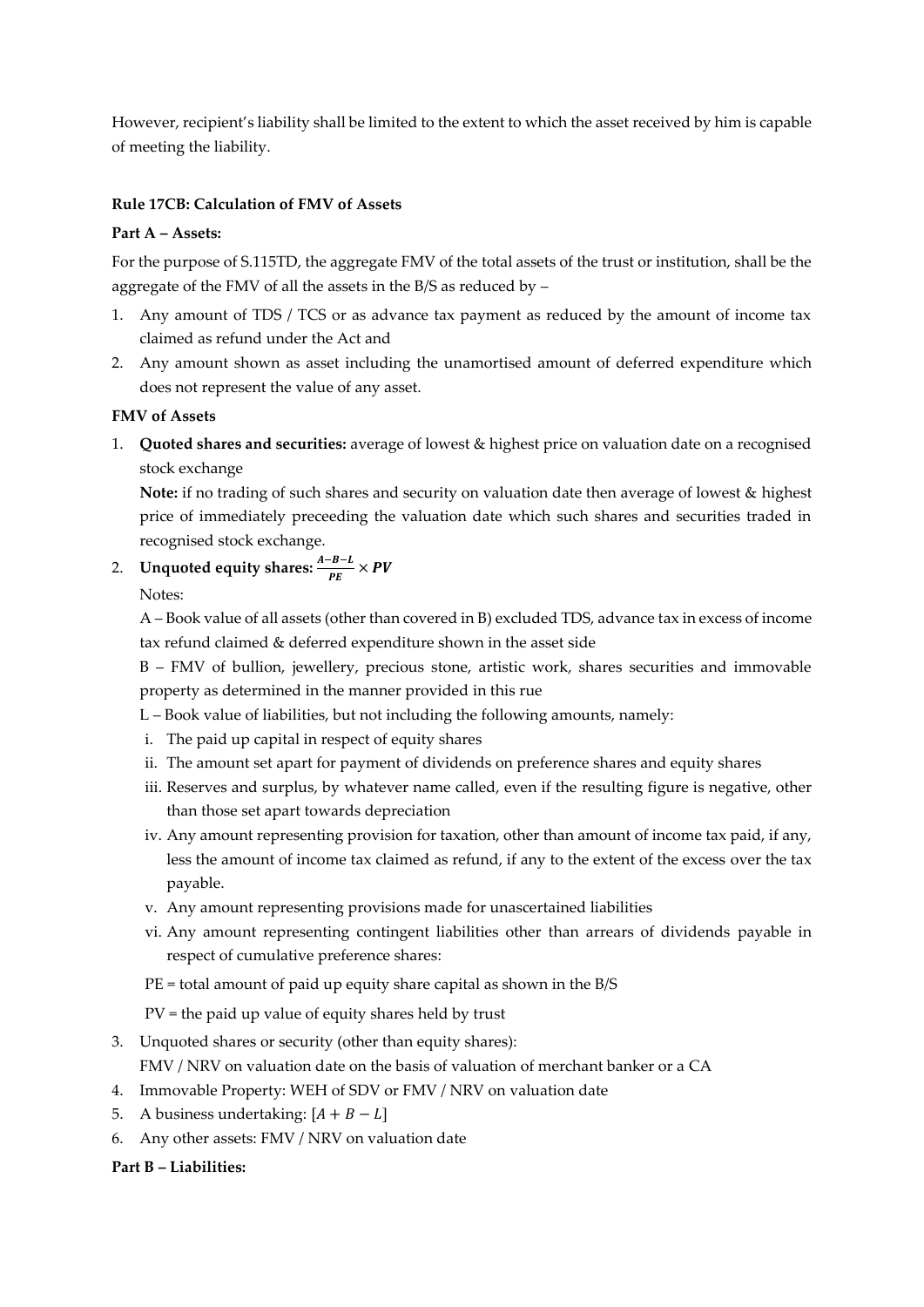Total liabilities of the trust or institution shall be the book value of liabilities in the B/S on the specified date but not including the following amounts, namely: -

- 1. Capital fund or accumulated funds or corpus, by whatever name called;
- 2. Reserves or surpluses or excess of income over expenditure, by whatever name called;
- 3. Any amount representing contingent liabilities
- 4. Any amount representing provisions made for meeting liabilities, other than ascertained liabilities
- 5. Any amount representing provision for taxation, other than amount of TDS / TCS or as advance tax payment as reduced by the amount of income tax claimed as refund under the act, to the extent of the excess over the income tax payable.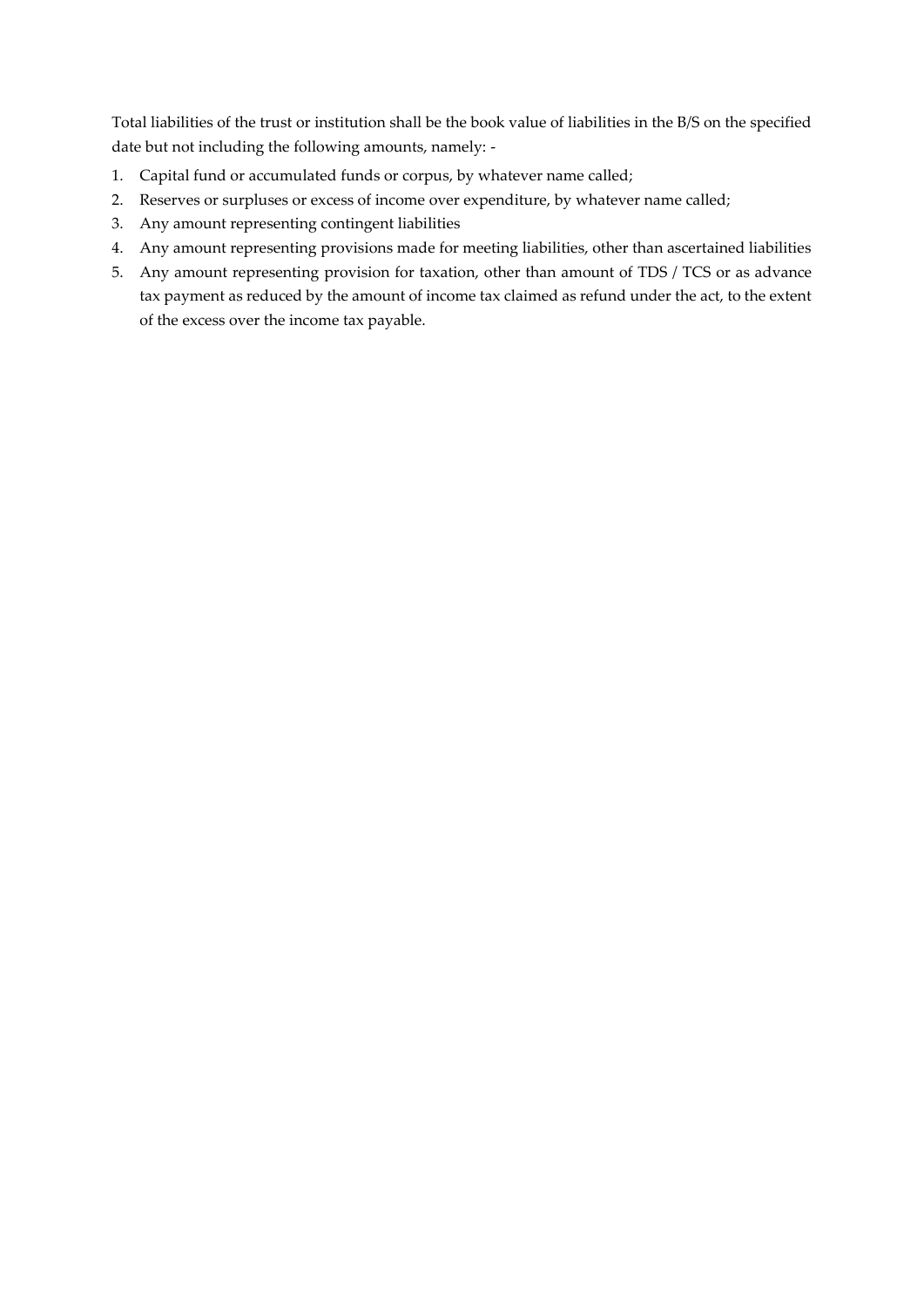#### **Income Tax Authorities & Their Powers**

Section 116: IT Authorities

AO S.2(7A)]

#### **CBDT**

Principal Chief Commissioner of IT (PCCIT) Chief Commissioner of IT (CCIT)

Principal Commissioner of IT (PCIT) Commissioner of IT (CIT)

> Additional CIT / Joint Commissioner (JC)

Assistant Commissioner (AC) / Deputy Commissioner (JC)

Income Tax Officer (ITO)

Tax Recovery Officer (TRO)

Inspector of IT

**Note:** CIT [Appeal] is also IT Authority as per S.116

### **Section 119: Power of CBTD to issue orders, instructions and circulars**

- 1. The CBDT can issue orders, instructions and circulars to its subordinates for the administration of the Act & its binding on subordinates
- 2. The CBDT, however, is not empowered to issue orders, instructions or directions in such a way as to –
	- a. Require any IT authority to make a particular assessment in a particular manner; or
	- b. Interfere with the discretion of the CIT(A) in the exercise of his appellate functions
- 3. Relax certain provisions of Income Tax Act to remove any difficulties faced. Like extension of due date for filing the ROI, etc.
- 4. Pass a general or special order authorising any IT authority [other than a CIT(A)] to admit a certain claim, exemption, deduction, refund, carry forward of losses etc made even after the expiry of specified periods to avoid any genuine hardships faced by the assessee.

**Case law:** S.V Gopala Rao and Others [2017][SC]

CBDT does not have the power to amend legislative provisions in exercise of its poeres u/s 119 of the Income Tax Act, 1961 by issuing a circular.

### **Section 120: Jurisdiction of Income Tax Authority**

Jurisdiction is allotted on the basis of –

| 1   Territorial Area                                    | For e.g., PIN Code |
|---------------------------------------------------------|--------------------|
| 2   Person or Class of person   For e.g., Company       |                    |
| 3   Income or Class of Income   For e.g., Salary Income |                    |

**Assessment Wing Investigation Wing**

Principal Director General of IT (PDGIT) Director General of IT (DGIT)

> Principal Director of IT (PDIT) Director of IT (DIT)

> > Additional DIT / Joint Director (JD)

Assistant Director (AD) / Deputy Director (DD)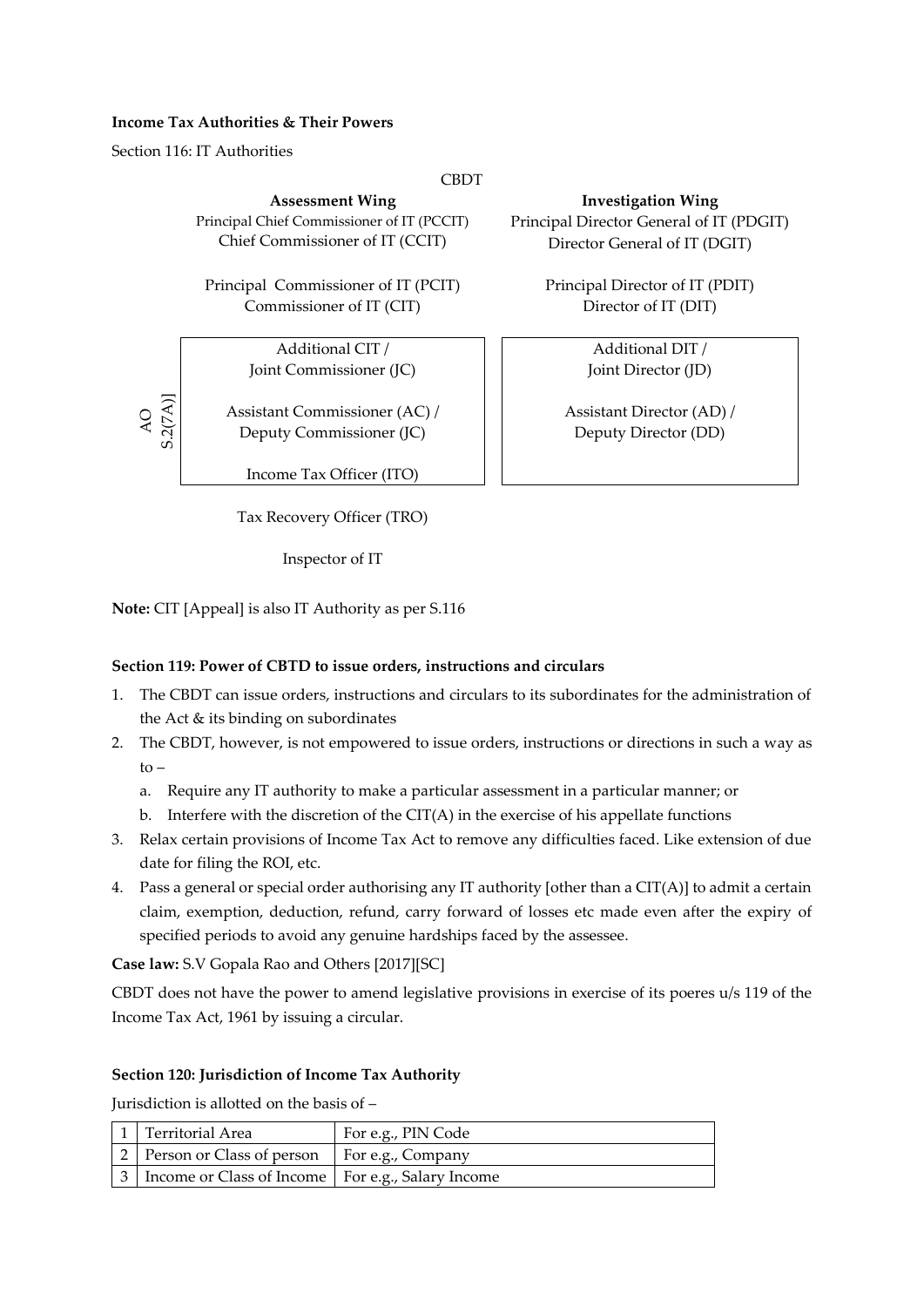#### **Section 124: Jurisdiction of Assessing Officer**

Once, jurisdiction of an area is allotted to an AO, then within that area he can exercise his jurisdiction over any person –

- 1. Who is carrying on business or profession in that area; or
- 2. Who has principal place of his business or profession in that area; or
- 3. Who resides in that area In case of disputed over jurisdiction AO shall refer to higher authority.

Assessee can also challenge the jurisdiction of AO within the following limits

| <b>ROI</b> filed                             | <b>ROI</b> not filed                            |
|----------------------------------------------|-------------------------------------------------|
| <b>WEE</b>                                   | <b>WFF</b>                                      |
| 1 1 month from the date of receipt of notice | Within the limit allowed in notice              |
| $u/s$ 142(1) / 143(2) or                     | $u/s$ 142(1) / 148(2) to furnish ROI or         |
| Before the completion of assessment          | Within the limit allowed in a show-cause notice |
|                                              | $u/s$ 144 to show a cause                       |

#### **Section 127: Power to transfer cases**

CCIT or CIT can transfer the case from AO to another AO subordinate to him after giving a reasonable opportunity of being heard to concerned assessee. However, no opportunity of being heard shall be required if the case is to be transferred from one AO to another AO within the same city, town or locality. Disputes regarding jurisdiction shall be resolved by the concerned CCIT or CIT on mutual understanding

#### **Section 129: Change of Income Tax Authority**

Where an IT authority succeeds another IT authority, who ceases to exercise jurisdiction, then, the succeeding IT authority may continue the proceedings from the stage at which the proceedings was left by his predecessor.

The assessee concerned may demand that before continuance of proceedings as in the requirement, the previous proceeding or any part thereof be reopened or be reheard before passing of any assessment order against him.

#### **Section 131: Power of IT Authority**

IT Authority shall have all the powers vested in a civil court under the Code of Civil Procedure, 1908:

- a. Discovery & Inspection
- b. Enforcing the attendance of any person & examining such person on oath
- c. Compelling the production of books of accounts & documents
- d. Issuing summons
- e. IT authority can impound books of A/c for max 15 working days

#### **Section 133: Power to call for Information**

IT Authority can call information from any person